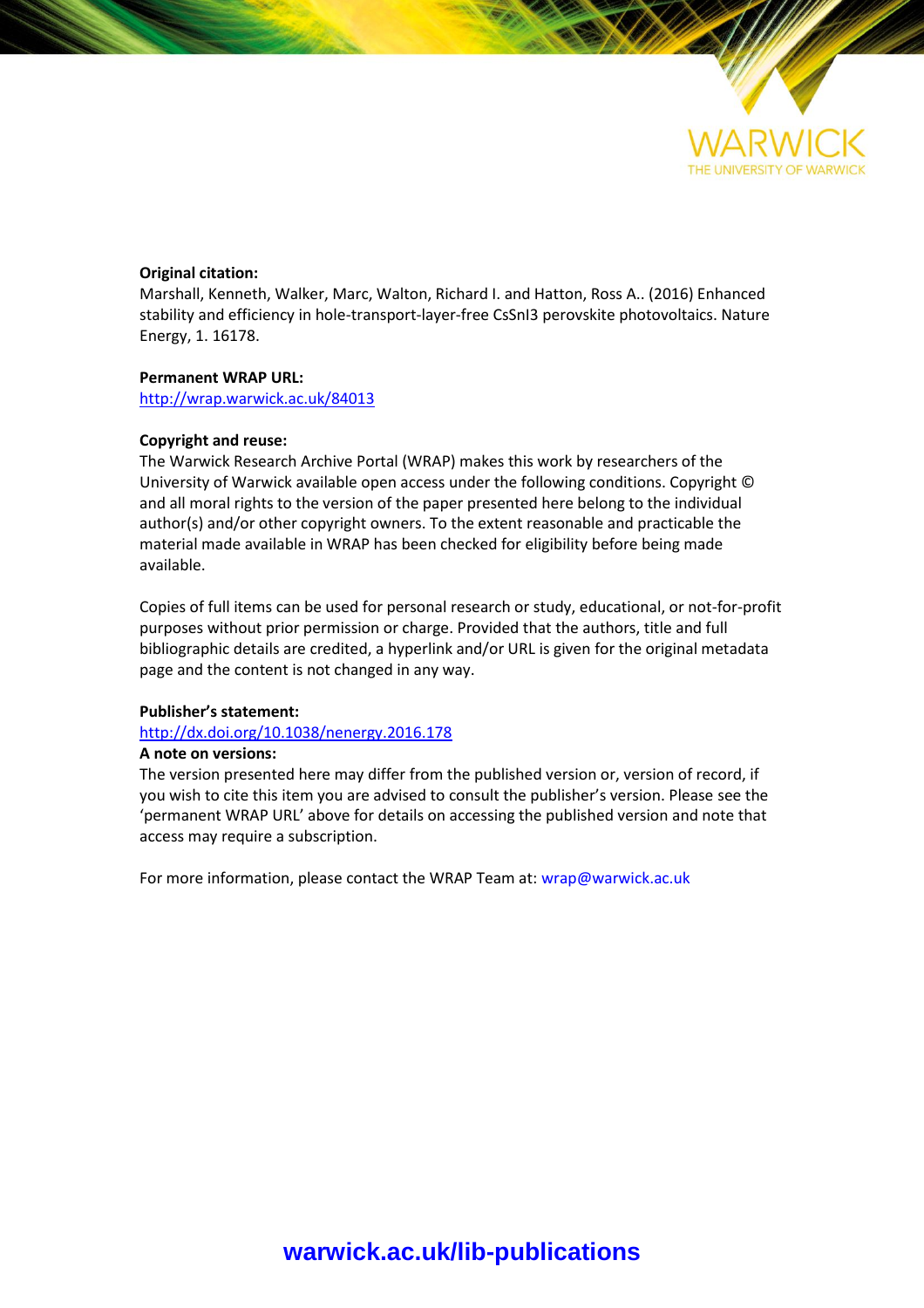# Enhanced Stability and Efficiency in Hole-Transport Layer Free CsSnI<sup>3</sup> Perovskite Photovoltaics

K. P. Marshall<sup>1</sup>, M. Walker<sup>2</sup>, R. I. Walton<sup>1</sup>, and R. A. Hatton<sup>1\*</sup>

<sup>1</sup>Department of Chemistry, University of Warwick, CV4 7AL, UK.

<sup>2</sup>Department of Physics, University of Warwick, CV4 7AL, UK.

\*ross.hatton@warwick.ac.uk

# **Abstract**

Photovoltaics based on tin halide perovskites have not yet benefitted from the same intensive research effort that has propelled lead perovskite photovoltaics to >20% power conversion efficiency, due to the susceptibility of tin perovskites to oxidation, the low energy of defect formation and the difficultly in forming pin-hole free films. Here we report CsSnI<sub>3</sub> perovskite photovoltaic devices without a hole-selective interfacial layer that exhibit a stability  $~10$  times greater than devices with the same architecture using methylammonium lead iodide perovskite, and the highest efficiency to date for a CsSnI<sub>3</sub> photovoltaic: 3.56%. The latter results in large part from a high device fill-factor, achieved using a strategy that removes the need for an electron blocking layer or an additional processing step to minimise the pinhole density in the perovskite film, based on co-depositing the perovskite precursors with SnCl<sub>2</sub>. These two findings raise the prospect that this class of lead-free perovskite photovoltaic may yet prove viable for applications.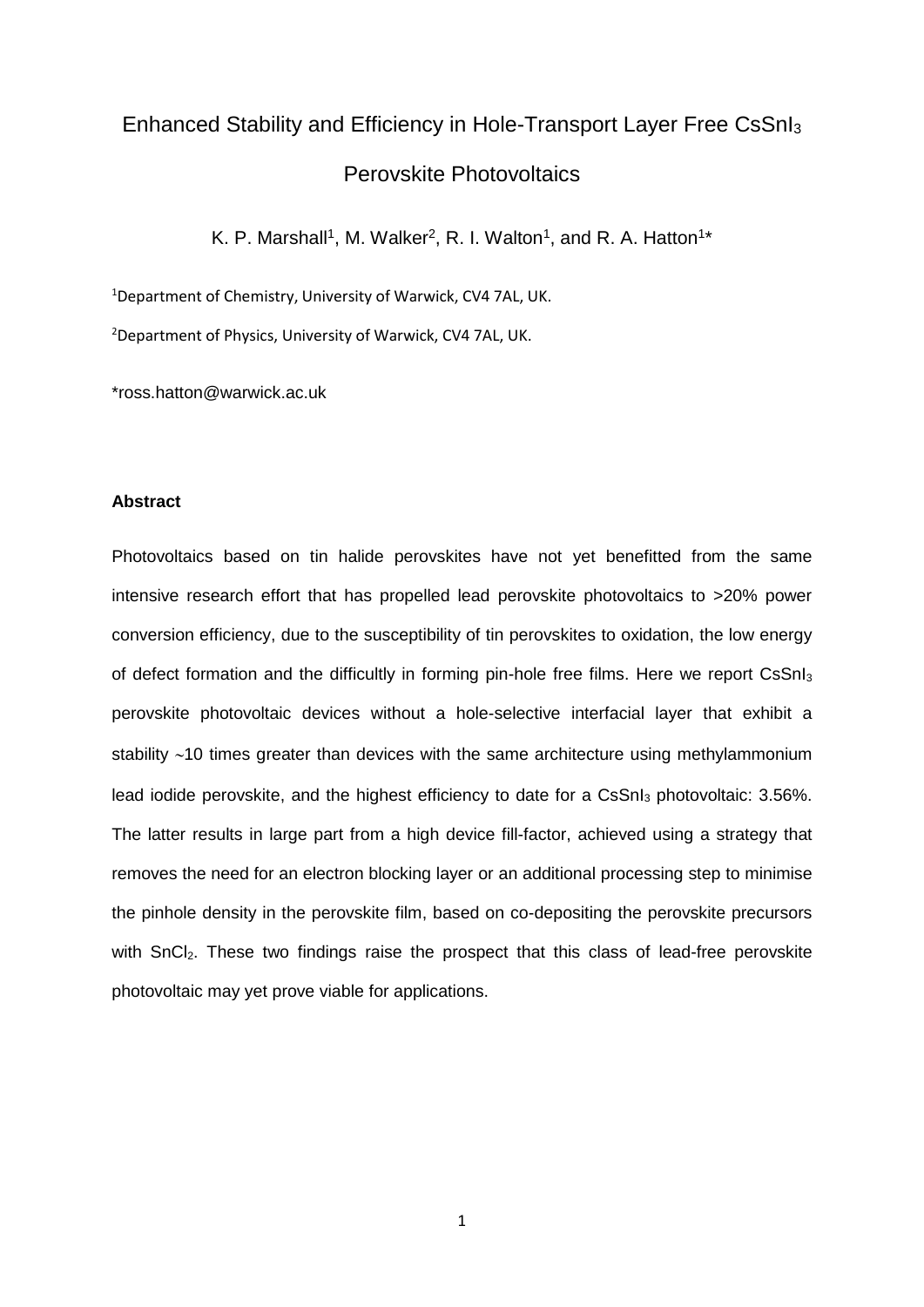## **Introduction**

Lead-free perovskite photovoltaics (PPVs) using tin halide as the light harvesting semiconductor have not yet benefitted from the same intensive research effort that has propelled lead PPVs from a power conversion efficiency ( $\eta$ ) of  $\sim$ 3.8% in 2009<sup>1</sup> to >20% today<sup>2</sup>, because of the susceptibility of tin to oxidation from the 2+ to the 4+ oxidation states upon exposure to air, a transformation that does not occur easily in lead perovskites. $3,4$ Consequently, the record  $\eta$  for tin halide PPVs lags behind that of lead PPVs at ~6%, achieved using CH<sub>3</sub>NH<sub>3</sub>SnI<sub>3</sub> sandwiched between a mesoporous TiO<sub>2</sub> hole-blocking layer (HBL) and doped spiro-OMeTAD electron blocking layer (EBL).<sup>5,6</sup> The low energy of formation of tin array vacancies in tin halide perovskites has also proved problematic, making it difficult to achieve high device fill-factor (*FF)* due to high rates of defect mediated charge carrier recombination.<sup>7,8</sup> Similar to the case of lead perovskites, a further challenge has been in achieving solution processed thin films of tin perovskites with a low density of pin-hole defects, to avoid undermining device *FF*. <sup>9</sup> Beyond being lead-free, tin halide perovskites offer a number of properties which make them attractive for use in PPVs provided the challenge with stability can be addressed, including narrower band gaps than their lead analogues (1.3-1.4 eV)<sup>10,11</sup>, low exciton binding energies (~18 meV)<sup>12,13</sup> and high charge mobilities<sup>11,14,15</sup>.

To date reports relating to the use of tin halide perovskites as the light harvester in PPV devices<sup>5,6,8,9,16-21</sup> are relatively few in number, and the  $\eta$  has primarily been limited by a sub-optimal FF.<sup>5,6,8</sup> Kumar *et al.*<sup>8</sup> have shown that PPVs based on CsSnI<sub>3</sub> sandwiched between a TiO<sub>2</sub> HBL and triphenylamine EBL ( $FF \sim 0.3$ ) are stable when stored under nitrogen, although the stability in air and/or under continuous illumination was not reported. Hao *et al.*<sup>6</sup> have shown that after 24 hours under nitrogen the  $\eta$  of devices based on CH3NH3SnI<sup>3</sup> sandwiched between a TiO<sup>2</sup> HBL and spiro-OMeTAD EBL (*FF* ~ 0.48) was reduced by 64%, even with encapsulation. Similarly, Noel *et al.*<sup>5</sup> reported that PPVs based on  $CH_3NH_3Sh_3$  with the same charge selective interlayers ( $FF \sim 0.5$ ) degrade within minutes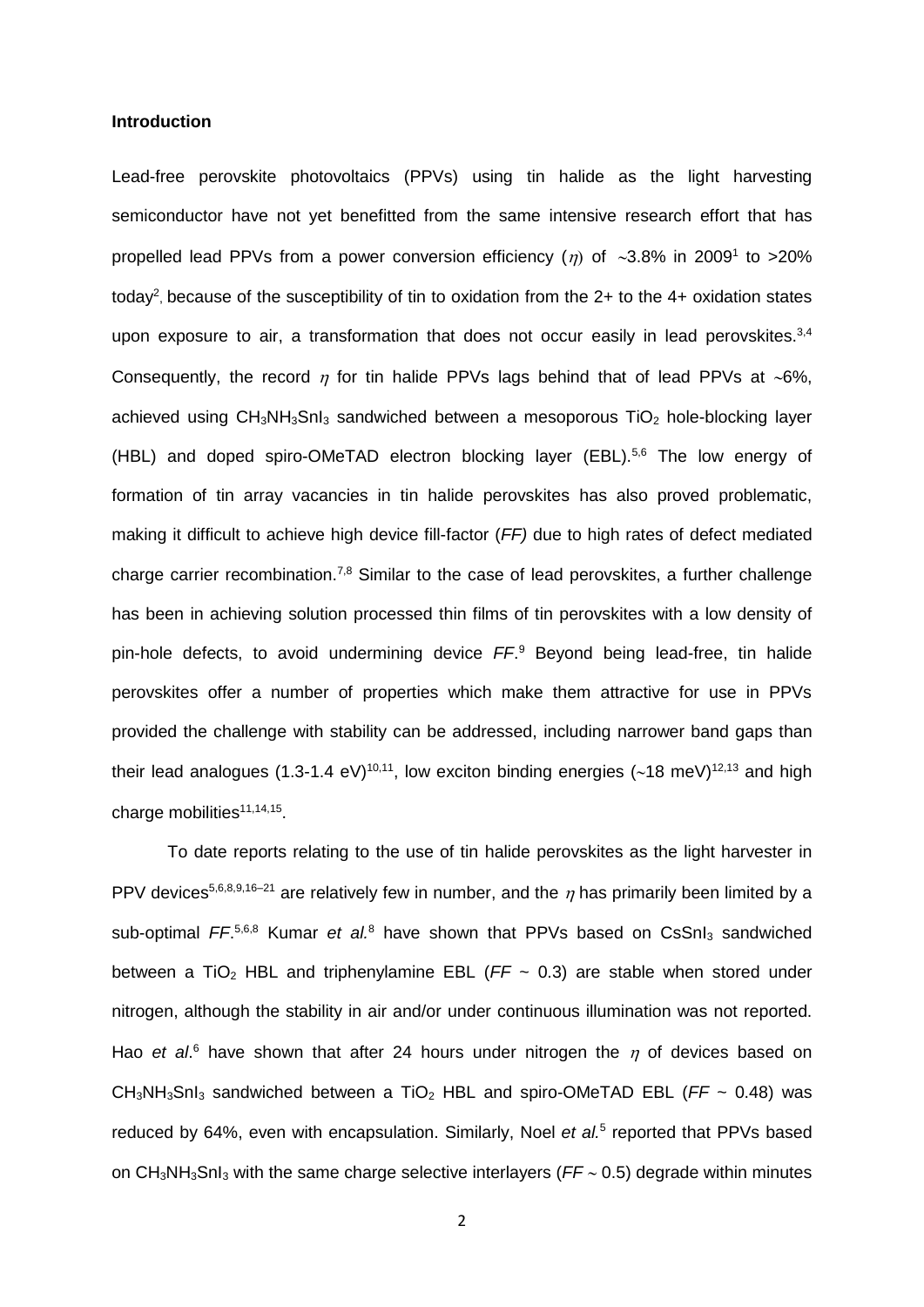when tested under ambient conditions, and Zhang *et al.*<sup>21</sup> have reported that unencapsulated PPV devices based on  $HC(NH<sub>2</sub>)<sub>2</sub>SnI<sub>2</sub>Br$ , using PEDOT:PSS and  $PC<sub>61</sub>BM$  charge extraction layers, failed within minutes of exposure to air.

Recently we have shown how the efficiency of PPV devices based on the black polymorph of CsSnI<sub>3</sub> perovskite;  $(B)$ - $\gamma$  CsSnI<sub>3</sub>, sandwiched between a fullerene HBL and copper iodide EBL, can be improved by incorporating an excess of  $SnI<sub>2</sub>$  into the CsSnI<sub>3</sub> film<sup>19</sup> - The B- $\gamma$  phase is of most relevance for photovoltaic applications because it exists below 89°C.<sup>11</sup> Unfortunately, the stability of those devices was relatively poor with a  $\geq$  30% loss in n when stored in the dark in ambient air for 1 hour. <sup>19</sup> Herein we have extended this investigation to explore the potential of  $SnF<sub>2</sub>$ ,  $SnCl<sub>2</sub>$  and  $SnBr<sub>2</sub>$  additives in CsSnI<sub>3</sub> based PPVs, which has yielded some important new findings that enable the device fabrication process and architecture to be simplified, whilst simultaneously greatly increasing  $\eta$ . We show that  $SnCl<sub>2</sub>$  stands out as being a particularly beneficial additive, and that simplifying device architecture by removing the EBL dramatically improves device stability. Crucially, removal of the EBL layer does not reduce device  $\eta$  when SnCl<sub>2</sub> additive is co-deposited with the  $CsSnI<sub>3</sub>$  layer.

## **Probing B-** $\gamma$  **CsSnI<sub>3</sub> film structure and stability**

It is known that  $B_{\gamma}$  CsSnI<sub>3</sub> degrades to the zero-dimensional Sn(IV) salt Cs<sub>2</sub>SnI<sub>6</sub> in ambient air and that the absorption coefficient of  $Cs<sub>2</sub>SnI<sub>6</sub>$  in the visible spectrum is a factor of 10 times smaller than that of  $B-\gamma$  CsSnI<sub>3</sub>.<sup>14</sup> Consequently, it is possible to monitor the oxidation of thin films of CsSnI<sub>3</sub> in air by measuring the evolution of the electronic absorption spectrum with time, as shown in Figures 1a and 1b.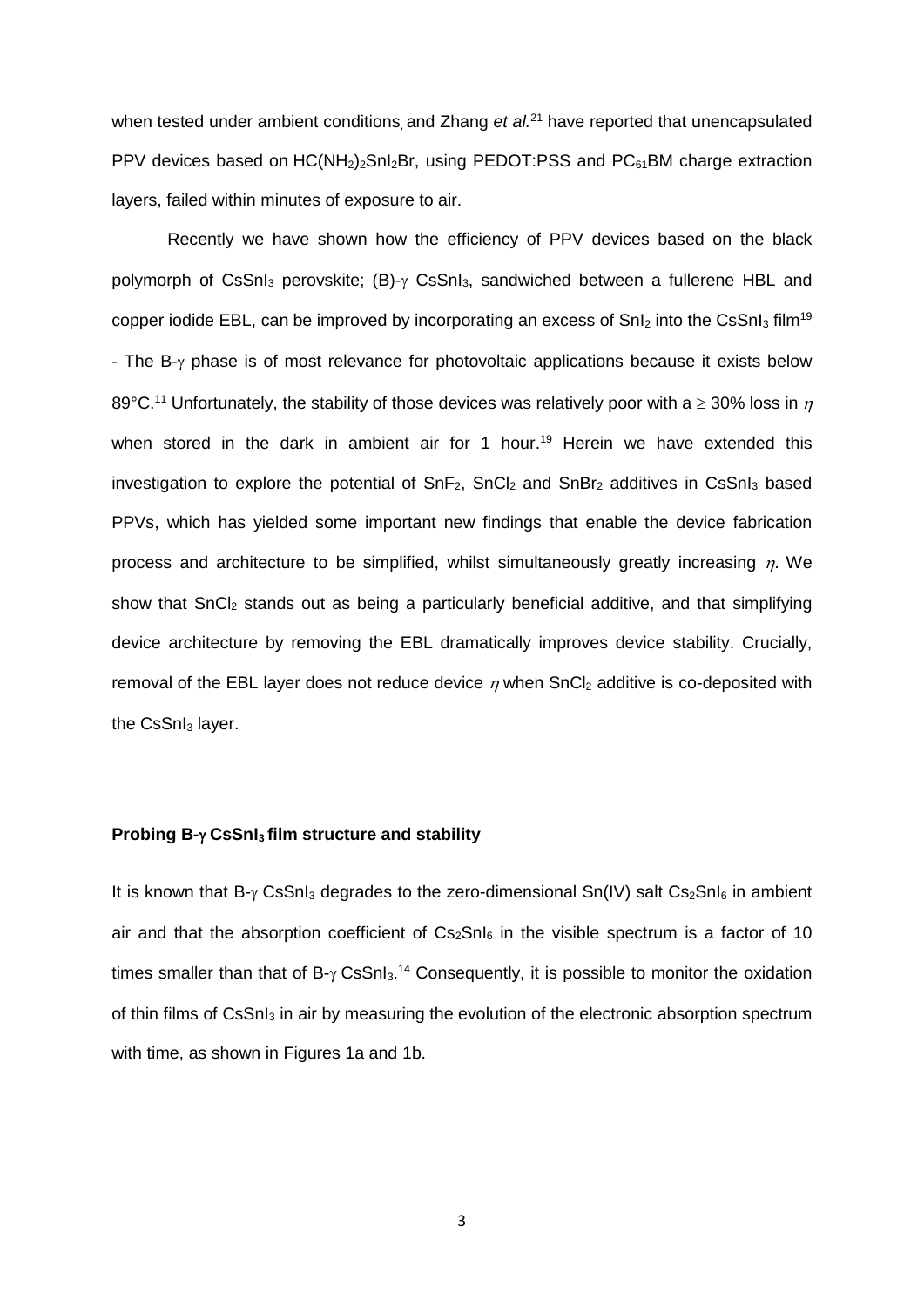

**Figure 1** | Evolution of the absorption spectrum of CsSnI<sub>3</sub> films with different tin halide additives in ambient air. **a** CsSnI<sub>3</sub>; **b** CsSnI<sub>3</sub> + 10% SnCI<sub>2</sub>; and **c** normalised absorbance at 500 nm for CsSnI<sub>3</sub> with 10 mol% of SnI<sub>2</sub>, SnBr<sub>2</sub>, SnCI<sub>2</sub> or SnF<sub>2</sub>, and with no tin halide additive. In all cases the CsSnI<sub>3</sub> solution concentration was 8 wt% which resulted in a film thickness of  $~50$  nm. All films supported on indium tin oxide (ITO) coated glass. The red vertical lines indicate the direction of change with increasing time in ambient air. [See Supplementary Discussion]

It is evident from Figure 1c that of the four tin halides investigated SnCl<sub>2</sub> results in the highest film stability. Based on the time taken for the absorbance at 500 nm to reduce by 30%, films with SnCl<sub>2</sub> are more stable by a factor of  $\sim$ 3.7 times as compared to CsSnI<sub>3</sub> films with 10 mol% excess  $SnI<sub>2</sub>$ , and a factor of ~6.7 times compared to films with no tin halide additive. The scanning electron microscope (SEM) images in Figure 2 show that the former cannot be attributed to a difference in film porosity because films prepared with 10 mol%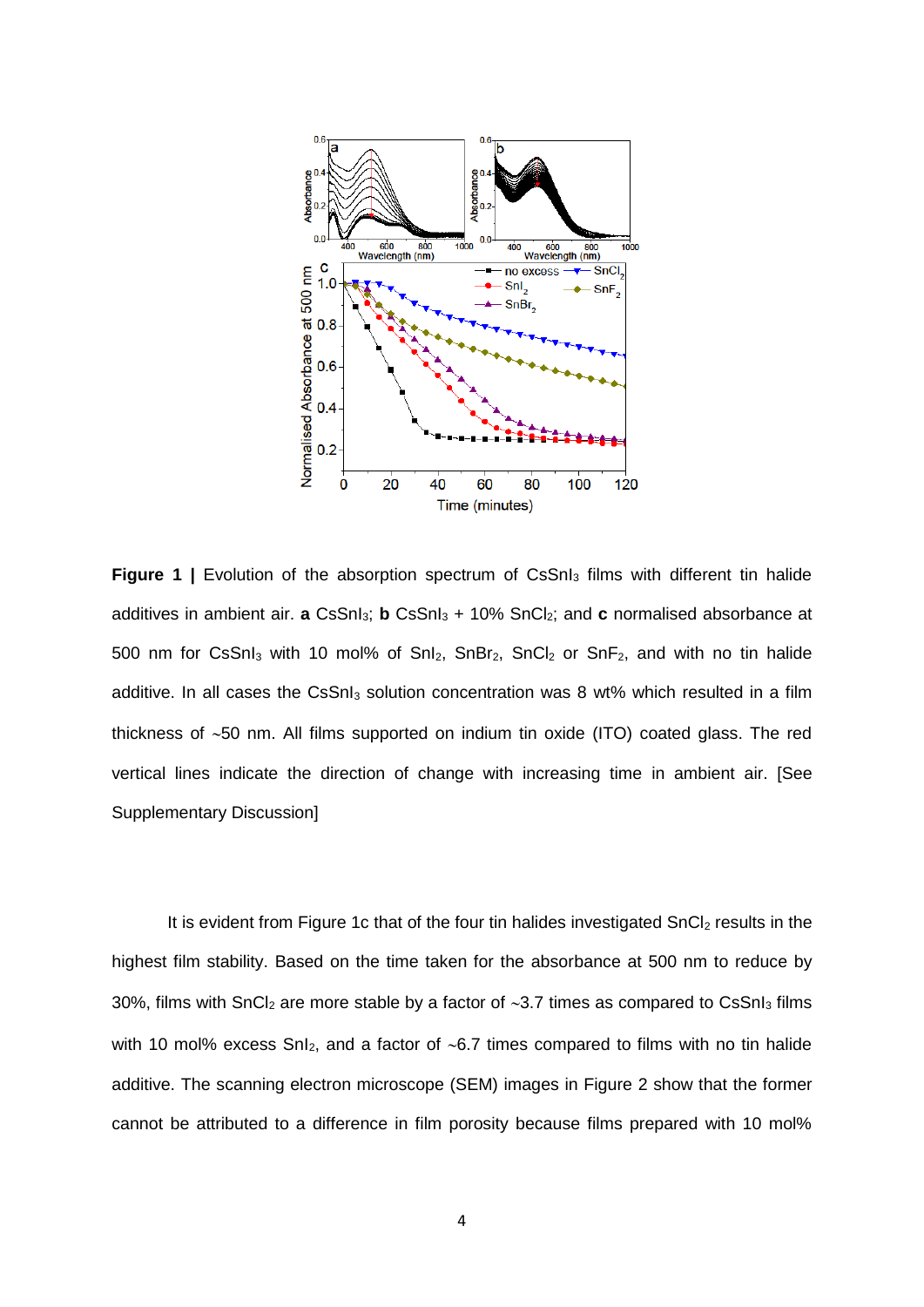SnCl<sup>2</sup> have a comparable or higher pin-hole density to films prepared with 10 mol% excess  $SnI<sub>2</sub>$ ,  $SnBr<sub>2</sub>$  or  $SnF<sub>2</sub>$ .



**Figure 2** | SEM images of CsSnI<sub>3</sub> films on ITO glass prepared with different tin halide additives. **a** no tin halide additive, **b** 10 mol% added SnI<sub>2</sub>, **c** 10 mol% added SnBr<sub>2</sub>, **d** 10 mol% added SnF<sub>2</sub>, e 10 mol% added SnCl<sub>2</sub>. **f** Schematic diagram of proposed film structure in case (e):  $CsSnI<sub>3</sub>$  crystallites capped with a thin  $SnCl<sub>2</sub>$  layer (see later discussion for the justification of this model).

Corroborating evidence for the large improvement in  $CSShl<sub>3</sub>$  film stability when prepared with 10 mol%  $SnCl<sub>2</sub>$  is provided by the evolution of the X-ray diffraction (XRD) pattern of thin films with time exposed to ambient air; Figure 3 and Supplementary Figure 1.<sup>11,22</sup> Figure 3a shows how the intensity of one of the most intense reflections; the (202) Bragg peak, in the  $B - \gamma$  CsSnI<sub>3</sub> diffraction pattern, disappears completely with time, and so this peak serves as a good probe for monitoring the oxidation of  $B_{\gamma}$  CsSnI<sub>3</sub> to Cs<sub>2</sub>SnI<sub>6</sub> in air. It is evident from a comparison of Figures 3a & 3d that addition of  $SnCl<sub>2</sub>$  dramatically improves film stability, since after 3 hours of air exposure this peak has  $~80\%$  of its starting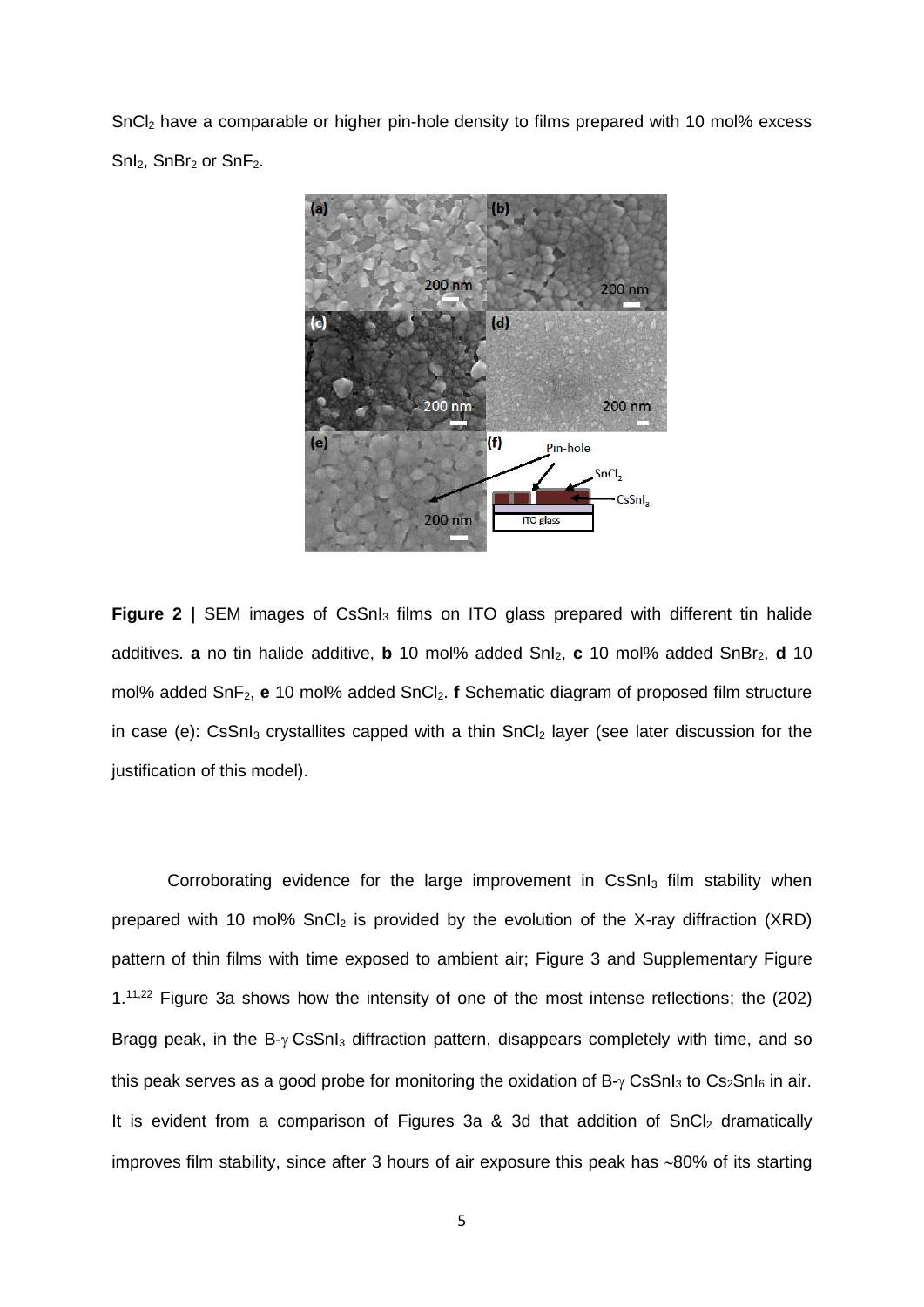intensity, whilst it has almost completely disappeared for the CsSnI<sub>3</sub> film prepared with no tin halide additive.



**Figure 3** | Evolution of XRD patterns of CsSnI<sub>3</sub> films with and without SnCI<sub>2</sub> additive under different conditions. XRD patterns of thin films of  $CSSn<sub>3</sub>$  prepared with 10 mol%  $SnCl<sub>2</sub>$ additive with exposure to; **a** 25% humid air, **b** dry air, and **c** humid nitrogen. XRD patterns of thin films of CsSnI<sup>3</sup> exposed to **d** 25% humid air, **e** dry air, and **f** humid nitrogen.

It is evident from Figures 3b and 3e that  $B - \gamma$  CsSnI<sub>3</sub> is stable in dry air, but converts to the yellow phase (Y-CsSnI<sub>3</sub>) in a humid nitrogen atmosphere (Figure 3c and 3f). It is therefore only with the combined action of water and oxygen that  $Cs<sub>2</sub>SnI<sub>6</sub>$  is formed, which is in agreement with a study of bulk samples reported by Stoumpos *et al.*<sup>15</sup> Notably,  $Cs<sub>2</sub>SnI<sub>6</sub>$  is a narrow band gap semiconductor with a high electron and hole mobility,  $14,23,24$  properties that are very different from those of the decomposition products of lead perovskites.

High resolution X-ray photoelectron spectroscopy (HRXPS) analysis reveals that there is only one CI 2p environment in CsSnI $_3$  films prepared with 10 mol% SnCI $_2$  which has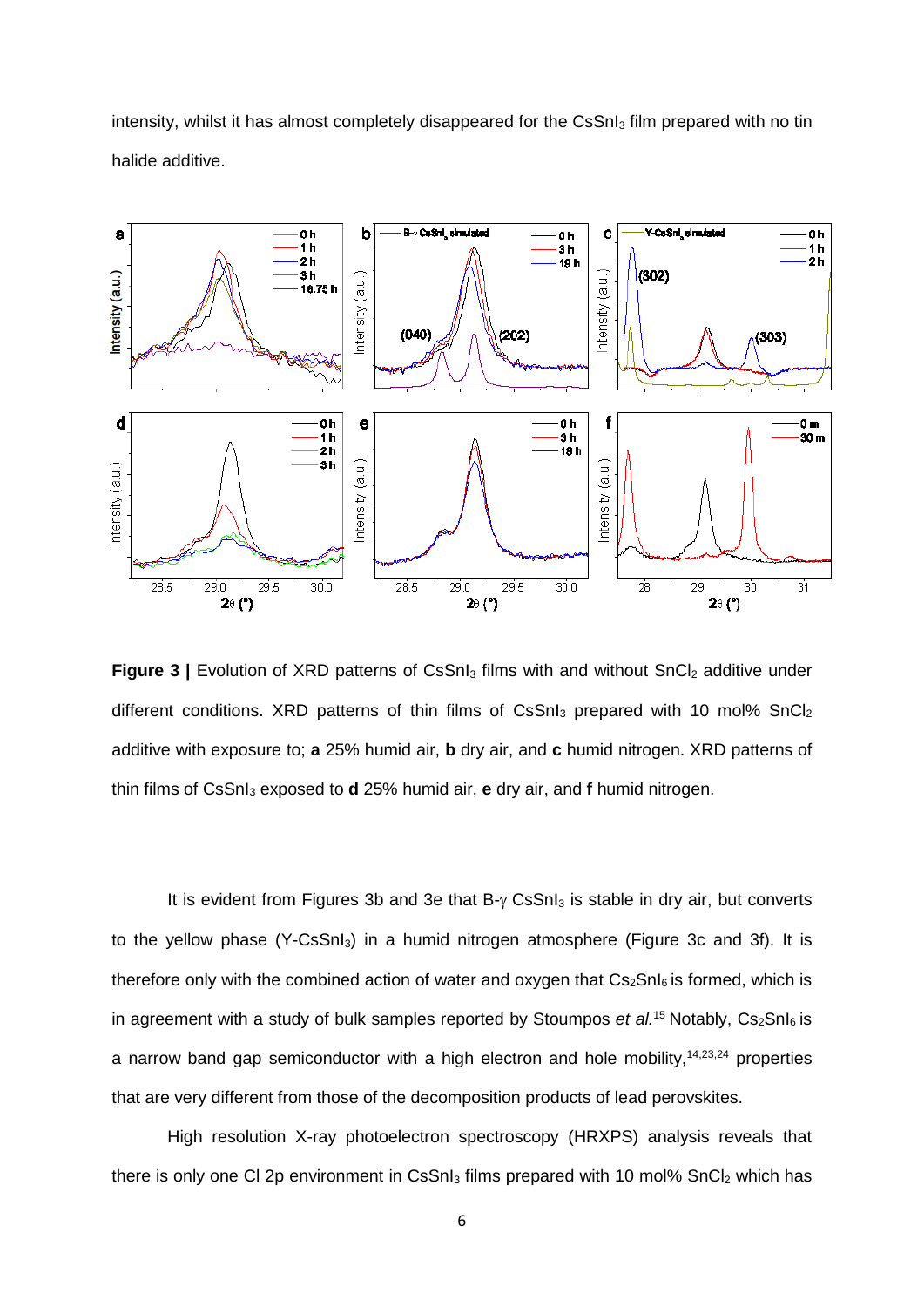the same binding energy as for  $SnCl<sub>2</sub>$  (Figure 4), consistent with the CI not being incorporated into the perovskite structure. This suggests that the  $SnCl<sub>2</sub>$  is present as a thin film or layer of particles at the perovskite crystallite surfaces as schematically illustrated in Figure 2f. To confirm this hypothesis we have measured the atomic percentage of the different elements that make up the surface of a compact film of  $CSSnI<sub>3</sub>$  with 10 mol%  $SnCl<sub>2</sub>$ (Supplementary Figure 2) and a thickness of  $\sim$  80 nm, using HRXPS for angles of X-ray incidence of 90 $^{\circ}$  and 30 $^{\circ}$ . Reducing the incident angle halves the sampling depth from  $\sim$  8 nm to  $\sim$  4 nm. For an angle of incidence of 90 $^{\circ}$  the CI percentage composition is 36.4% (Supplementary Table 1), which is several times higher than would be expected if Cl was evenly distributed throughout the thickness of the film. For an angle of incidence of 30° the Cl percentage increases to 42.9%, while the I percentage decreases from 18.8% to 15.3% and the Cs percentage decreases from 21.9% to 18.1%, compelling evidence that the  $SnCl<sub>2</sub>$ is concentrated at the surface of the  $CSShl<sub>3</sub>$  crystallites. Further direct evidence for this conclusion is provided by argon ion sputtering the film surface (Supplementary Figure 3), since the atomic percentage Cl decreases rapidly as the surface is etched, whilst the I concentration increases and then saturates. The conclusion that Cl is not incorporated into the CsSnI<sub>3</sub> lattice is also consistent with the observation that solid solutions of CsSnI<sub>3-x</sub>Cl<sub>x</sub> are not formed from stoichiometric DMF solutions of the halide precursors.<sup>25</sup> The latter likely stems from the large difference in ionic radii between Cl and I (1.81 Å for Cl and 2.2 Å for I), $26$  and/ or the very different structures of CsSnCl<sub>3</sub> and CsSnI<sub>3</sub> at room temperature, which are monoclinic and orthorhombic respectively.<sup>25</sup> Additionally Peedikakkandy *et al.*<sup>25</sup> have shown that a processing temperature of 70  $^{\circ}$ C is needed to form CsSnCl<sub>3</sub> from DMF solutions, which may explain why we do not find evidence for the presence of the  $CsSnCl<sub>3</sub>$ perovskite when processing at room temperature. When films of  $SnCl<sub>2</sub>$  alone or CsSnI<sub>3</sub> with 10 mol% SnCl<sub>2</sub> are exposed to ambient air for one hour the Cl 2p peaks in both spectra shift to higher binding energies by the same amount (Figure 4a - lower & 4b - lower), and the intensities of the two weak O1s peaks at 530.7 eV and 532.1 eV (Supplementary Figure

7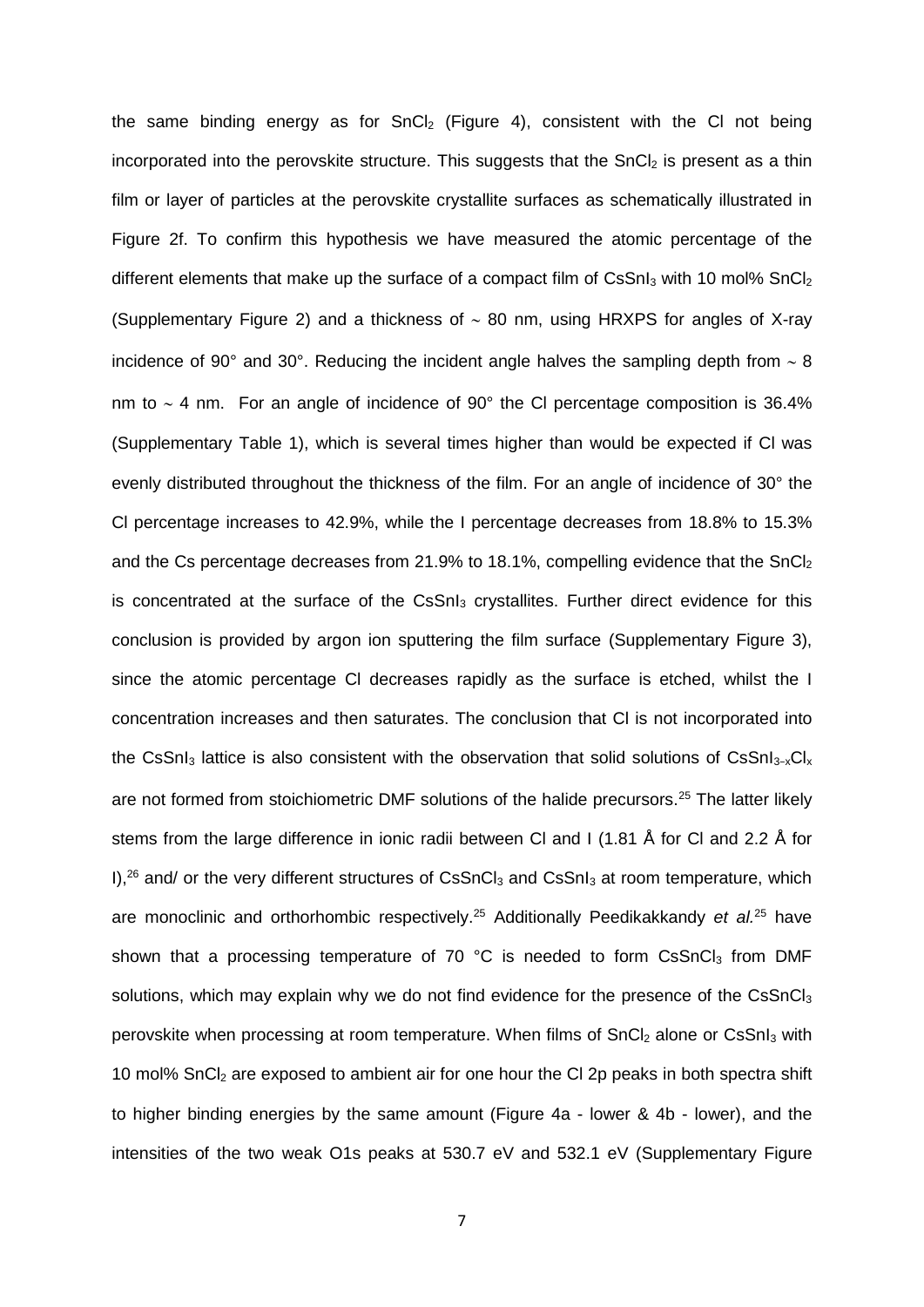4(b)), assigned to SnO<sub>2</sub><sup>27</sup> and H<sub>2</sub>O, respectively, is increased by ~10-fold. The insight as to the differing roles of water and oxygen provided by the XRD patterns, together with the changes in the XPS spectra upon exposure to air, are consistent with the  $SnCl<sub>2</sub>$  surface layer functioning as a desiccant which sacrificially oxidises slowing the oxidation of the underlying CsSnI<sub>3</sub> by H<sub>2</sub>O, since SnCI<sub>2</sub> is known to form a stable hydrate (SnCI<sub>2</sub>·2H<sub>2</sub>O) as well as oxidising to form  $SnO<sub>2</sub>^{28}$ 



**Figure 4** | HRXPS CI 2p spectra of films of SnCl<sub>2</sub> and CsSnI<sub>3</sub> + 10 mol% SnCl<sub>2</sub> before and after exposure to ambient air. **a** SnCl<sub>2</sub> with and without 1 hour of air exposure; **b** CsSnl<sub>3</sub> + 10  $mol\%$  SnCl<sub>2</sub> with and without 1 hour of air exposure. The measured spectra, peak deconvolution and the sum of the fitted peaks are given by black, red and blue lines respectively. Fitting performed using CasaXPS software (see Methods Section). Peak positions and intensities labelled on figures.

## **Photovoltaic device studies**

To test if the improvement in film stability towards air exposure translates into improved stability in PPVs, devices with a simplified architecture were fabricated, based on a planar heterojunction using  $PC_{61}$ BM as the HBL and CsSnI<sub>3</sub> as the light harvesting layer. This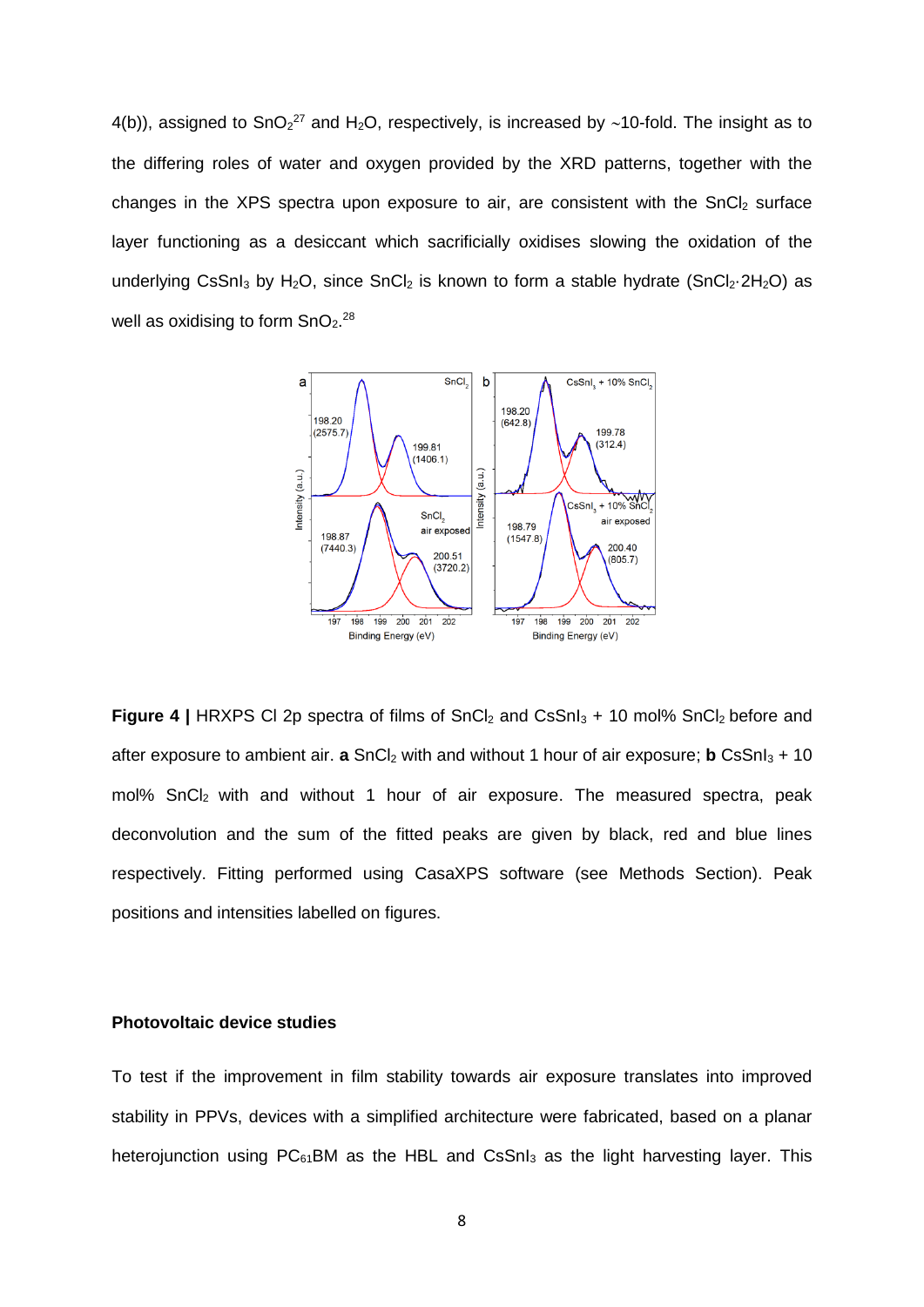structure simplifies device fabrication and reduces the number of parallel degradation pathways that can complicate the interpretation of device stability studies. A simplified architecture is also attractive from a commercial perspective, since fabrication costs typically increase with increasing number of processing steps.<sup>29</sup> Of the four additives;  $SnCl<sub>2</sub> SnI<sub>2</sub>$ ,  $SnBr<sub>2</sub>$  and  $SnF<sub>2</sub>$ , PPV devices using  $SnBr<sub>2</sub>$  and  $SnF<sub>2</sub>$  exhibited poor device performance with  $\eta \leq 0.4\%$  (Supplementary Table 2) and/or poor device yield and so were not investigated further. Initially SnCl<sub>2</sub> loadings of 5, 10 and 15 mol% were investigated (Supplementary Figure 5 and Supplementary Table 3), and a loading of 10 mol% was found to give the highest yield of working devices combined with a narrow photocurrent spread. Consequently 10 mol% tin halide is the additive loading used in all studies hereafter described. Importantly, the current-voltage characteristics of devices recorded in forward and reverse sweep for a range of starting voltages and scan rates exhibit no significant hysteresis (Supplementary Figure 6).

Immediately after fabrication, devices with a SnCl<sub>2</sub> additive are 60-70% more efficient than those using  $SnI<sub>2</sub>$  and a factor of 4 times more efficient than without tin halide additive, due to higher *Jsc*, *Voc* and *FF*; Supplementary Table 4. Importantly, when stored under nitrogen (< 5 ppm  $O_2$  and < 1 ppm H<sub>2</sub>O) there are further large improvements in the  $\eta$  of devices with tin halide additives, on the time scale of weeks to several months (Figures 5a&b (Supplementary Table 4) & 5c&d (Supplementary Table 5)). Indeed, the onset of significant improvements begins after only 1 week with  $~1$ <sup>0%</sup> improvement in  $V_{oc}$  and *FF* (Supplementary Figure 7(a)), although there is no change in either the electronic absorption spectrum or X-ray diffraction pattern of the perovskite film (Supplementary Figure 7(b)&(c)). Notably this additional improvement is particularly pronounced for devices that have a low shunt resistance when tested immediately after fabrication, as shown in Figures 5c&d (Supplementary Table 5).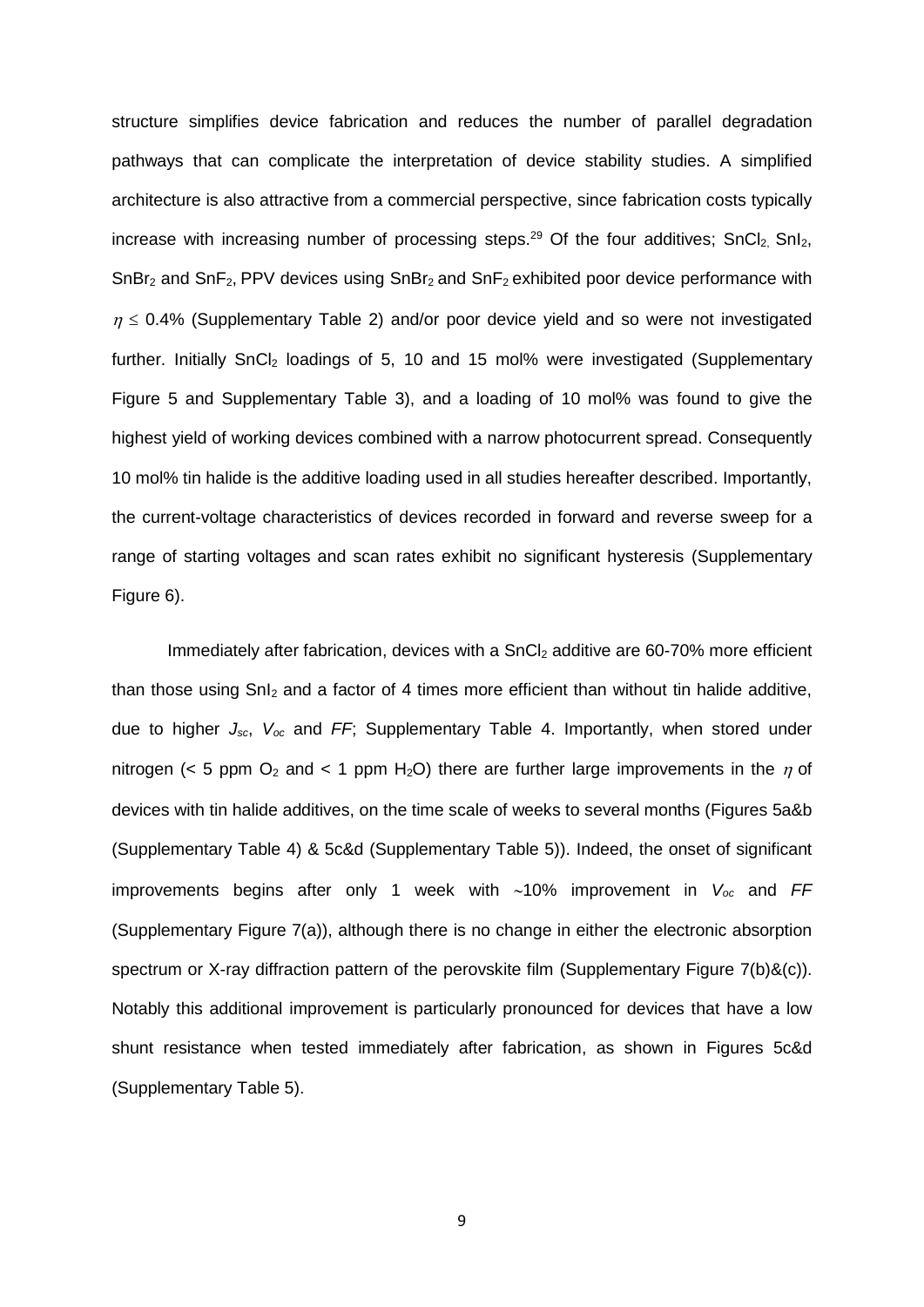

**Figure 5** | Current-voltage (*JV*) characteristics of CsSnI<sub>3</sub> PPVs before and after a period of extended storage under nitrogen. Representative *JV* characteristics for devices with the structure: ITO|CsSnI<sub>3</sub>|PC<sub>61</sub>BM|BCP|AI using CsSnI<sub>3</sub> with 10 mol% SnCI<sub>2</sub>, 10 mol% SnI<sub>2</sub> and with no additive as the light harvesting layer and  $PC_{61}$ BM as the HBL. Devices were tested immediately after fabrication (a and c) and after storage under nitrogen for an extended period (b and d).

To our knowledge the *FF* is the highest achieved for a tin halide PPV; mean value of 0.63 and champion value of 0.69, which is particularly impressive given that there is no EBL and the perovskite film has a high density of pinholes (Figure 2e). Furthermore, whilst CsSnI<sub>3</sub> films with 10 mol%  $SnCl<sub>2</sub>$  prepared from 8 wt% solution have a much greater density of pinholes than those prepared from 16 wt% solution (Supplementary Figure 8), the device *FF* is improved (Supplementary Figure 9 and Supplementary Table 6), consistent with the SnCl<sub>2</sub> preventing electrons moving from the  $PC<sub>61</sub>$ BM into the ITO electrode.

The simplest possible explanation for the improved device performance with SnCl<sub>2</sub> additive is that the SnCl<sub>2</sub> forms a  $> 1$  nm thick hole-selective layer at the ITO|CsSnI<sub>3</sub> interface. However, ultra-violet photoelectron spectroscopy (UPS) measurements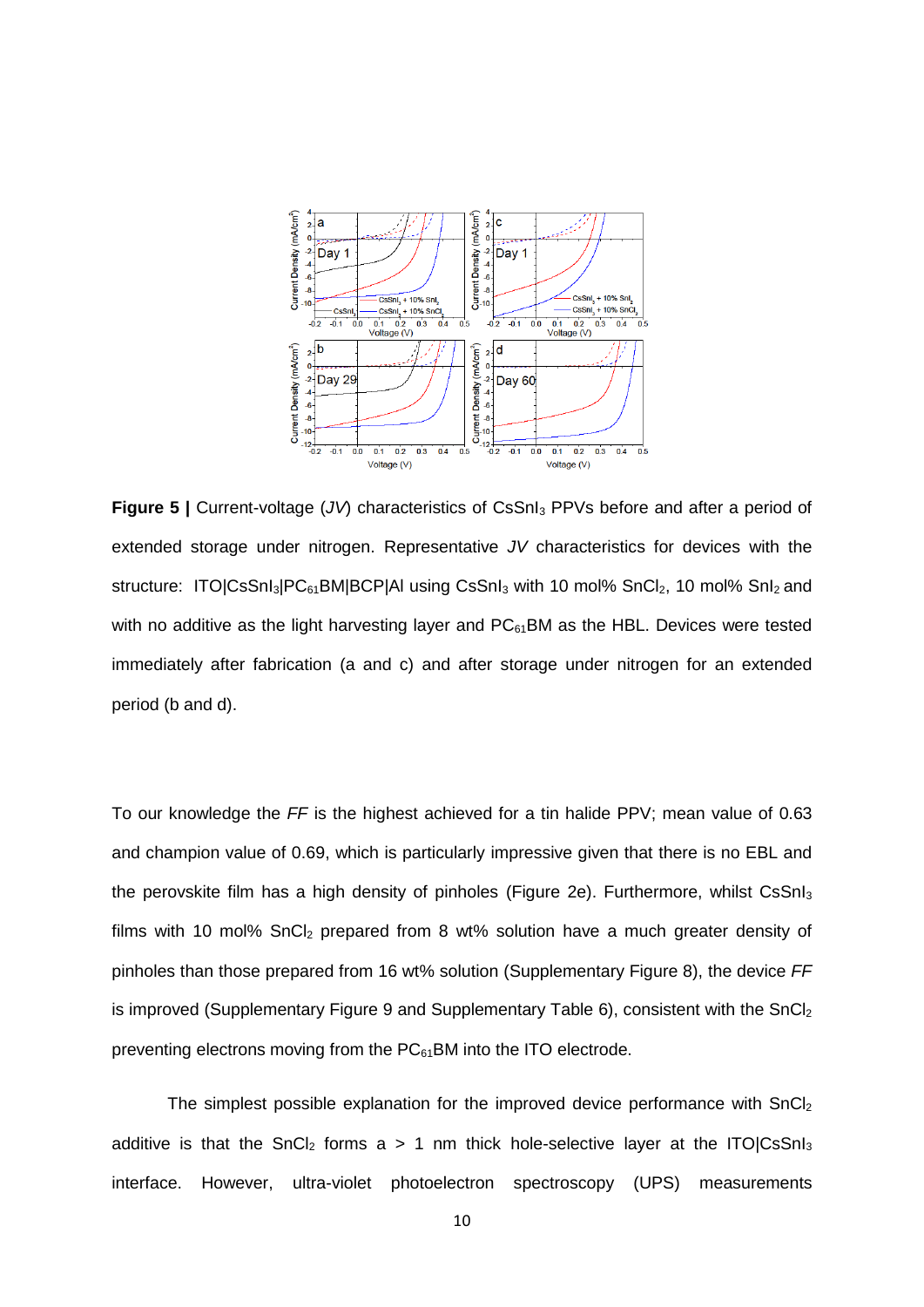(Supplementary Figure 10 a&b) show that the valence band of SnCl<sub>2</sub> is 6.6  $\pm$  0.1 eV below the vacuum level, which is well below that measured for CsSnI<sub>3</sub> at 4.9 eV  $\pm$  0.1 eV (Supplementary Figure 11), in close agreement with that reported by Chung *et al.*<sup>30</sup> . Consequently, a SnCl<sub>2</sub> layer at this interface with a thickness  $> 1$  nm would be expected to impede rather than facilitate hole-extraction, thereby degrading device *FF* - which is not observed. Alternatively, it is possible that a layer of  $SnCl<sub>2</sub>$  with a thickness  $\leq 1$  nm is buried at the ITO|CsSnI<sub>3</sub> interface which, whilst sufficiently thin to be transparent to the flow of charge carriers, could perturb the interfacial energetics by modifying the surface potential at the ITO electrode. To explore this possibility, measurements of the work function of the ITO electrode were made using a Kelvin probe before and after deposition of  $SnCl<sub>2</sub>$  from a DMF solution having the same  $SnCl<sub>2</sub>$  loading as used to achieve 10 mol%  $SnCl<sub>2</sub>$  in a 8 wt%  $CsSnI<sub>3</sub>$  solution: 2.4 mg ml<sup>-1</sup> SnCl<sub>2</sub>. The work function of ITO treated with DMF only was measured to be 4.76  $\pm$  0.06 eV. Following treated with 2.4 mg ml<sup>-1</sup> SnCl<sub>2</sub> solution the work function is essentially unchanged at 4.72 eV  $\pm$  0.08 eV, which is a strong indication that the energetics for hole-extraction are neither improved nor degraded when  $SnCl<sub>2</sub>$  is added to the CsSnI<sup>3</sup> layer at the loading used.

A more likely explanation for the improvement in device performance is that the excess SnCl<sub>2</sub> at the surface of the CsSnI<sub>3</sub> crystallites moderately *n*-dopes the fullerene layer, forming a Schottky barrier to the unwanted extraction of electrons from the fullerene into the ITO electrode at the site of pinholes in the perovskite film, thereby allowing the devices to function well without the need for a EBL. The dark current-voltage characteristics re-plotted on a log-linear scale (Supplementary Figure 12) validate this conclusion, since the current in reverse bias is dramatically reduced with the SnCl<sub>2</sub> additive; by  $\sim$ 10 times at a bias of – 1 V. This interpretation requires that the  $SnCl<sub>2</sub>$  at least partially diffuses into the fullerene layer and that there is an electron donating interaction from the  $SnCl<sub>2</sub>$  to the fullerene, giving rise to an *n*-type doping effect. To confirm this hypothesis UPS measurements were performed on a  $\sim$ 40 nm thick PC $_{61}$ BM film spin cast onto a gold substrate pre-coated with a very thin (<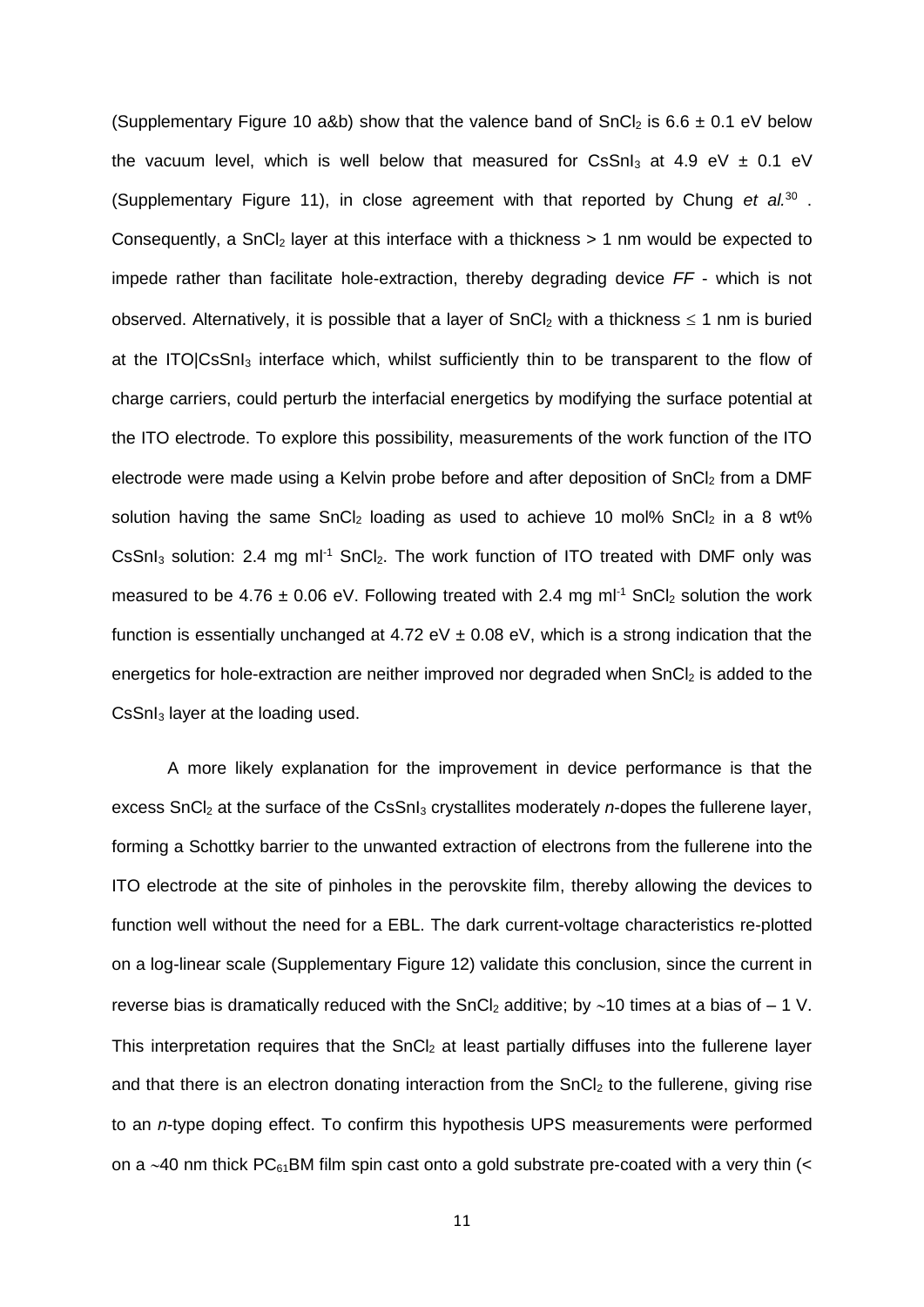3 nm) film of SnCl<sub>2</sub>. The results of these measurements are summarised in Figure 6, from which it is evident that the energy difference between the Fermi level (*Ef*) and valence band (HOMO) edge increases by 240 meV when  $SnCl<sub>2</sub>$  is at the buried interface, consistent with *n*-type doping. It is not possible to determine the dopant density very close to the interface and at the site of the pinholes in the CsSnI $_3$  film, although if the coverage of SnCI $_2$  over the surface of the CsSnI<sub>3</sub> crystallites is approximately even - as schematically depicted in Figure 2f - then the SnCl<sub>2</sub> dopant density will be highest at the site of the pinholes in the perovskite film.



**Figure 6** | Band diagrams depicting the energy level alignment at the ITO | PC<sub>61</sub>BM interface and spectroscopic evidence for an *n*-type doping interaction. **a** Energy level diagram of an ITO|  $PC_{61}$ BM interface with and without SnCl<sub>2</sub> derived from the UPS data given in Supplementary Figure 10. The energy of the highest occupied molecular orbital (HOMO) and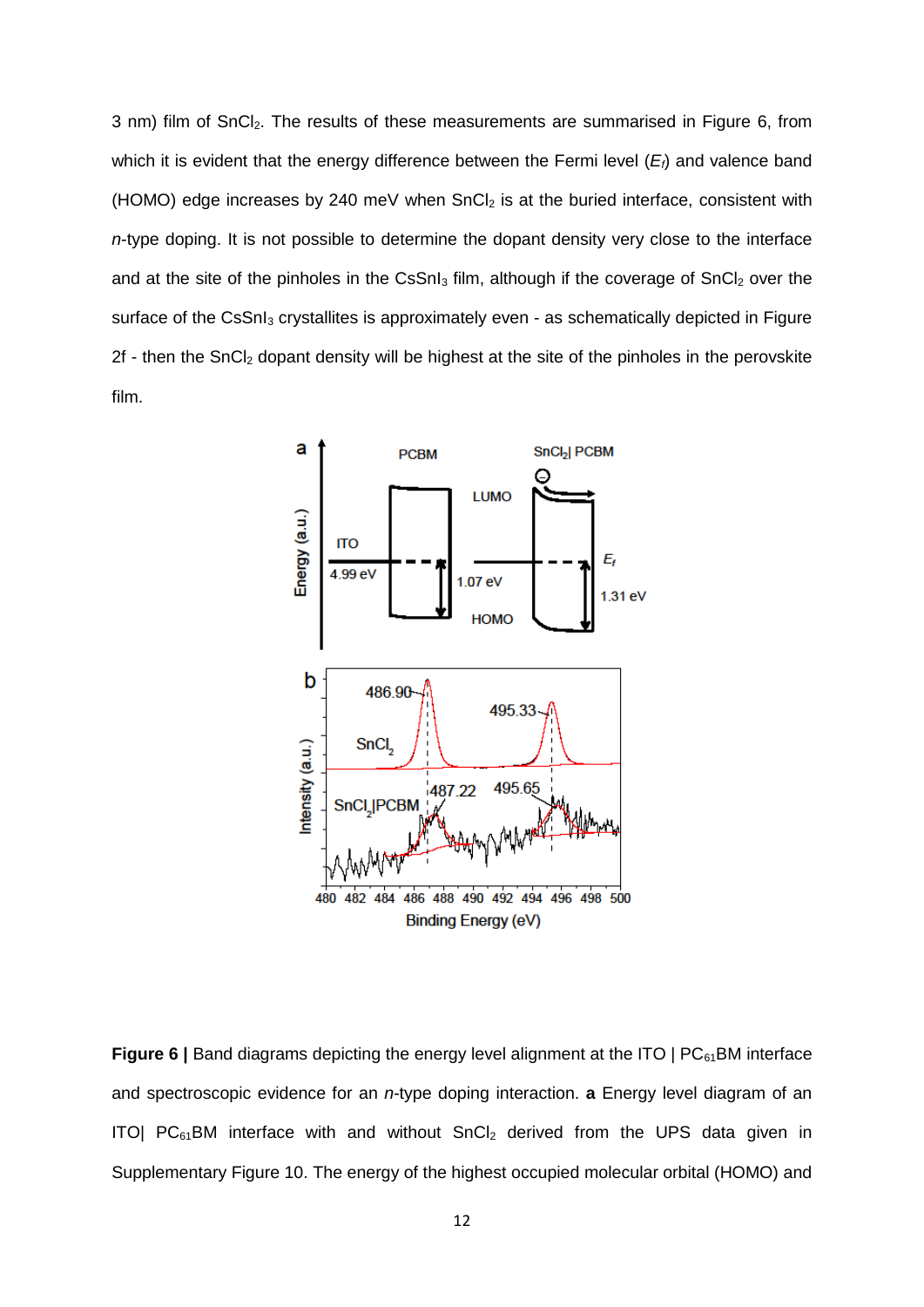lowest unoccupied molecular orbital (LUMO) for  $PC_{61}$ BM are depicted. The measured difference between the HOMO and Fermi level  $(E_i)$  in the PC $_{61}$ BM with and without SnCl<sub>2</sub> doping: 1.31 eV and 1.07 eV respectively. **b** HRXPS spectra of the Sn 3d region from a thin film of SnCl<sub>2</sub> (labelled SnCl<sub>2</sub>) and a film of  $PC_{61}$ BM doped with SnCl<sub>2</sub> (labelled  $SnCI|PC<sub>61</sub>BM)$ . The red lines correspond to curve fitting performed with CasaXPS (See Methods Section) and the vertical dashed grey lines are to guide the eye.

Consequently, the barrier to hole-extraction from the fullerene layer at the site of pinholes is likely to be considerably larger. Corroborating evidence for *n*-type doping is provided by HRXPS of the same films (Figure 6b), which shows that the binding energy of the Sn 3d orbitals in SnCl<sub>2</sub> is increased by 0.4-0.5 eV when incorporated in a  $PC_{61}$ BM film, consistent with partial electron transfer from the SnCl<sub>2</sub> to the  $PC_{61}$ BM. Based on a bandgap of 1.3  $eV^{11,15,25}$  the energy of the conduction band edge of CsSnl<sub>3</sub> is 3.6 eV below the vacuum level, which is considerably shallower in energy than the LUMO of  $PC_{61}$ BM at 3.78 eV<sup>31</sup> below the vacuum level, and so there is unlikely to be a barrier to electron extraction across this interface either with or without  $SnCl<sub>2</sub>$  doping of the  $PC<sub>61</sub>BM$  layer.

Figure 7 shows the performance of CsSnI<sup>3</sup> PPV devices without encapsulation and tested in ambient air at a humidity of 25% under constant 1 sun simulated solar illumination. After 45 minutes continuous illumination the device temperature stabilised at  $\sim$ 50 °C. To our knowledge the stability of these devices is the highest reported for any tin halide PPV to date: On average,  $\eta$  reduces to 70% of its starting value only after  $\sim$ 7 hours under continuous 1 sun illumination in ambient air, with the best performing devices taking 16 hours to reduce to the same value (Figure 7a)). The improvement in stability reported herein is a factor of 20 greater than devices with the same architecture fabricated using  $CH_3NH_3Pb1_{3-x}Cl_x$  in place of CsSnI<sub>3</sub> fabricated in our laboratory, and 10-fold more stable than reported independently by the group of Zhang *et al.*<sup>29</sup> , also for the same device architecture

13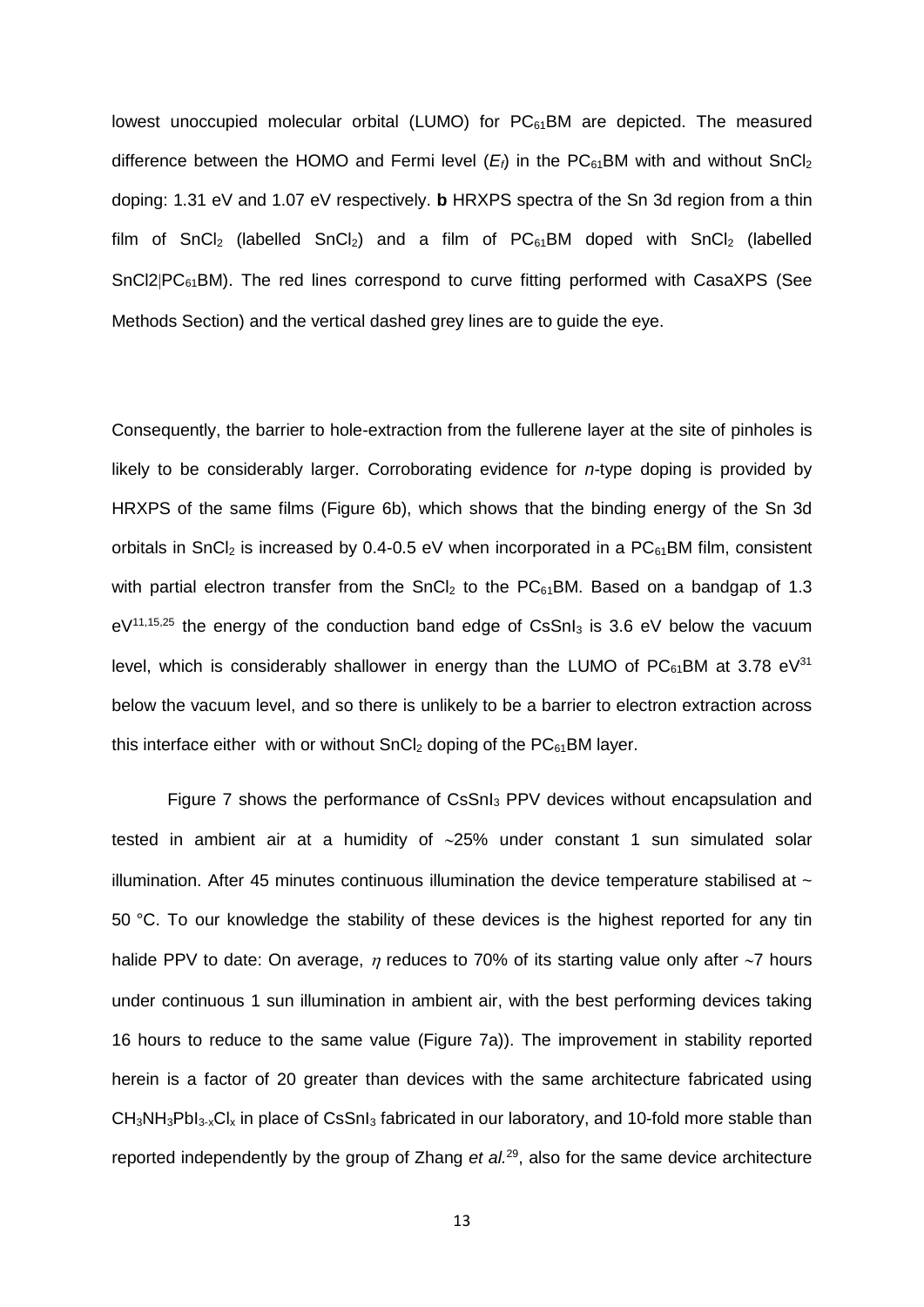(Figure 7a). Crucially this exceptional stability for a tin-perovskite PV is common to devices with and without metal halide additive, consistent with the dispersing of the SnCl<sub>2</sub> into the PCBM layer, and so is tentatively attributed to the removal of the EBL. However, champion stability is exhibited only by devices with a tin halide additive: 11 hours with no additive; 16 hours with 10 mol% SnCl<sub>2</sub>; and 22 hours for SnI<sub>2</sub>. Crucially using SnCl<sub>2</sub> as an additive offers the advantage of the highest  $\eta$ , due to reduced sensitivity of device parameters to pin-holes, without complicating the process of device fabrication.



**Figure 7** | PPV device stability tests under 1 sun constant illumination in ambient air for unencapsulated devices with the same architecture. **a |** Mean (squares) and champion (circles) normalised  $\eta$  for PPV devices *without encapsulation* tested in ambient air under continuous 1 sun simulated solar irradiation with the structure: (blue) ITO | CsSnI<sub>3</sub> + 10 mol% SnCl<sub>2</sub> | PC<sub>61</sub>BM | BCP | Al at  $\sim$  25% humidity and  $\sim$ 50 °C.; (green) ITO | CH<sub>3</sub>NH<sub>3</sub>PbI<sub>3</sub> |  $PC_{61}$ BM |BCP | Al at  $\sim$  25% humidity and  $\sim$ 50 °C.; (purple) ITO | CH<sub>3</sub>NH<sub>3</sub>PbI<sub>3</sub> | PC<sub>61</sub>BM |Bis-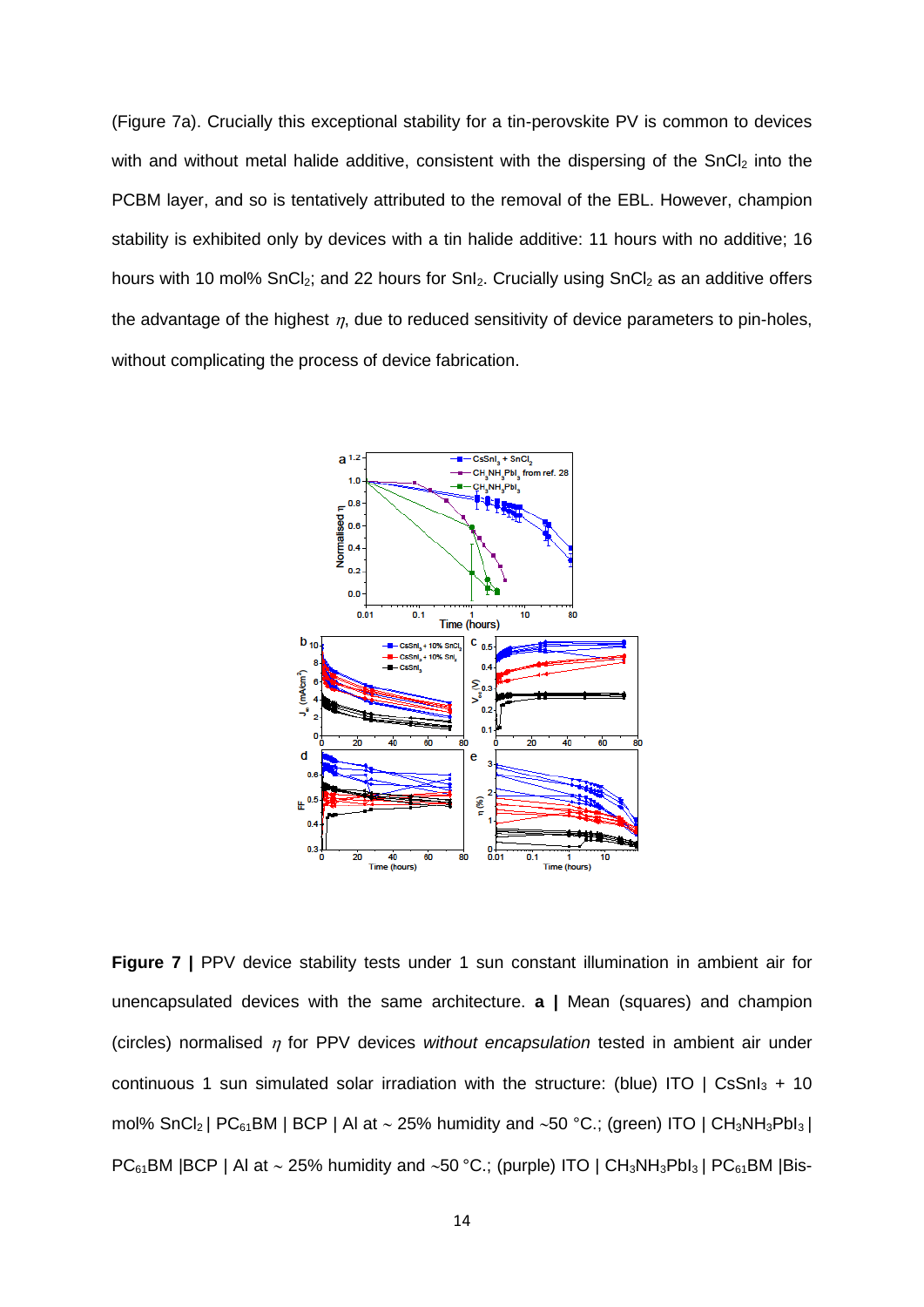$C_{60}$  | Ag reported in Ref. 29. Error bars are  $\pm$  1 standard deviation. A linear-linear plot of this data is also given in Supplementary Figure 13. **b-e |** Evolution of *JV* characteristics for a representative set of unencapsulated devices tested in air under continuous 1 sun simulated. The devices have the structure: ITO glass / CsSnI<sub>3</sub> + X / PC $_{61}$ BM / BCP / AI, where X = 10 mol% SnCl<sub>2</sub> (blue), 10 mol% Snl<sub>2</sub> (red) or no additive (black). The temperature under the lamp stabilised at  $\sim$  50 °C after 45 minutes continuous illumination. All curves are quides to the eye.

It is evident from Figure 7 (b-e) that most of the degradation in device  $\eta$  is due to loss in  $J_{sc}$ , whilst FF is very stable and  $V_{oc}$  actually increasing by ~10% for all devices. The increase in *Voc* can be attributed to the improved crystallisation in the fullerene layer that occurs when the device is subject to intense light for an extended period, which reduces the number of LUMO tail states that erode *Voc* 32,33 and/or partial oxidation of the electrode to form a very thin low work function aluminium oxide layer. The good stability in device *FF* indicates that the series resistance in these devices does not change significantly as the light harvesting ability deteriorates. This observation is consistent with the fact that  $Cs<sub>2</sub>SnI<sub>6</sub>$  is a weak absorber of light and has a high electron mobility $^{23,34}$ , and is compelling evidence that the barriers to electron transport across the CsSnI<sub>3</sub> / Cs<sub>2</sub>SnI<sub>6</sub> and Cs<sub>2</sub>SnI<sub>6</sub> / PC<sub>61</sub>BM are small. That is, the  $Cs<sub>2</sub>Sn<sub>16</sub>$  layer that forms at the CsSnI<sub>3</sub>/fullerene interface as a result of air oxidation allows electron transport, whilst not significantly contributing to light harvesting.

The fact that devices with and without SnCl<sub>2</sub> have nearly comparable stability, in conjunction with evidence for *n*-type doping of the fullerene layer, indicates that in devices the SnC $l_2$  is no longer confined at the CsSn $l_3$  surface but is dispersed in the adjacent fullerene layer. Further evidence for this, and for a significant interaction between  $SnCl<sub>2</sub>$  and  $PC<sub>61</sub>BM$ , is provided by the electronic absorption spectra shown in Supplementary Figure 14, which shows how the absorbance of a  $\sim$  50 nm thick CsSnI<sub>3</sub> film prepared with 10 mol%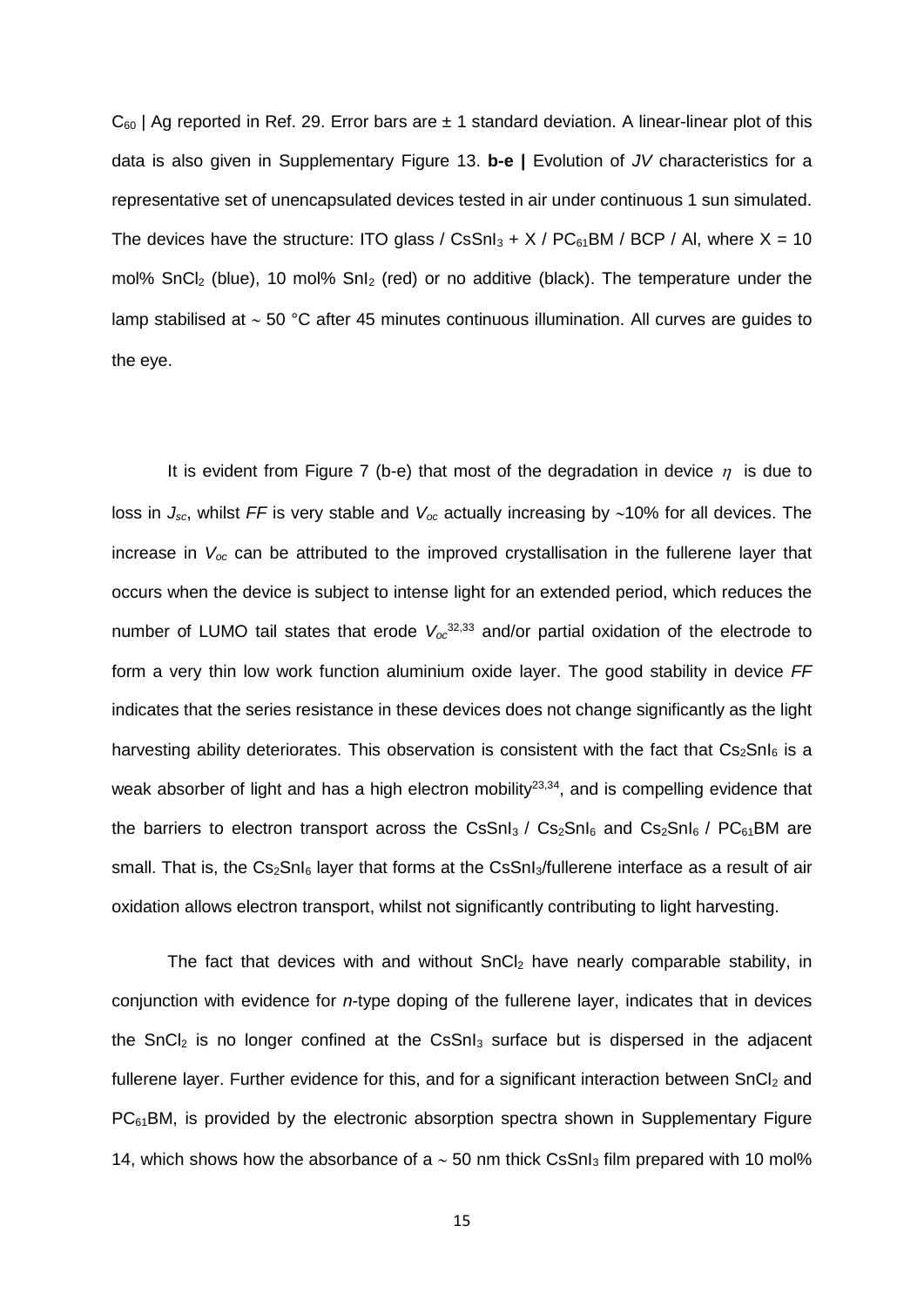SnCl<sup>2</sup> at a wavelength of 450 nm changes with time exposed to ambient air, with and without a  $PC_{61}$ BM overlayer. It is evident that the CsSnI<sub>3</sub> with 10 mol% added SnCI<sub>2</sub> becomes less stable when buried beneath a layer of  $PC_{61}$ BM which is consistent with partial removal of the SnCl<sup>2</sup> from the perovskite surface. Conversely, Supplementary Figure 14b shows that washing with chlorobenzene has no detrimental effect on the perovskite film stability, which together is compelling evidence for a strong interaction between  $PC_{61}BM$  and  $SnCl<sub>2</sub>$ . Notably, whilst the Al electrode is evidently able to slow the ingress of water and oxygen into the device sufficiently for a stability study on the time scale reported herein - consistent with lifetime studies of organic PV devices using a very similar  $HBL^{35}$  – its long term barrier properties are limited.<sup>35</sup> It is anticipated that further significant improvements in device stability can be achieved by using an electron extracting electrode with better barrier properties towards ambient water and oxygen.

## **Discussion**

Taken together the aforementioned experiments provide compelling evidence that  $SnCl<sub>2</sub>$  is the best of the tin halides investigated for the current application. The reason for this is almost certainly a complex interplay between a number of factors including the following: (i) Firstly, CI cannot easily displace I in CsSnI<sub>3</sub> perovskite, due to the size mismatch of the two halides, and so  $SnCl<sub>2</sub>$  is pushed to the surface of the crystallites, whilst still ensuring that the perovskite is formed in a tin-rich environment.; (ii) SnCl<sub>2</sub> is much more soluble in common solvents, including DMF, than  $SnF<sub>2</sub>$  due to its greater covalency, which is particularly important when processing films from solution at room temperature, as in our fabrication method.; (iii)The propensity for solid-state diffusion of tin chloride into fullerene is likely to be larger due to the smaller size and lower mass of chloride species compared to the iodide and bromide analogues.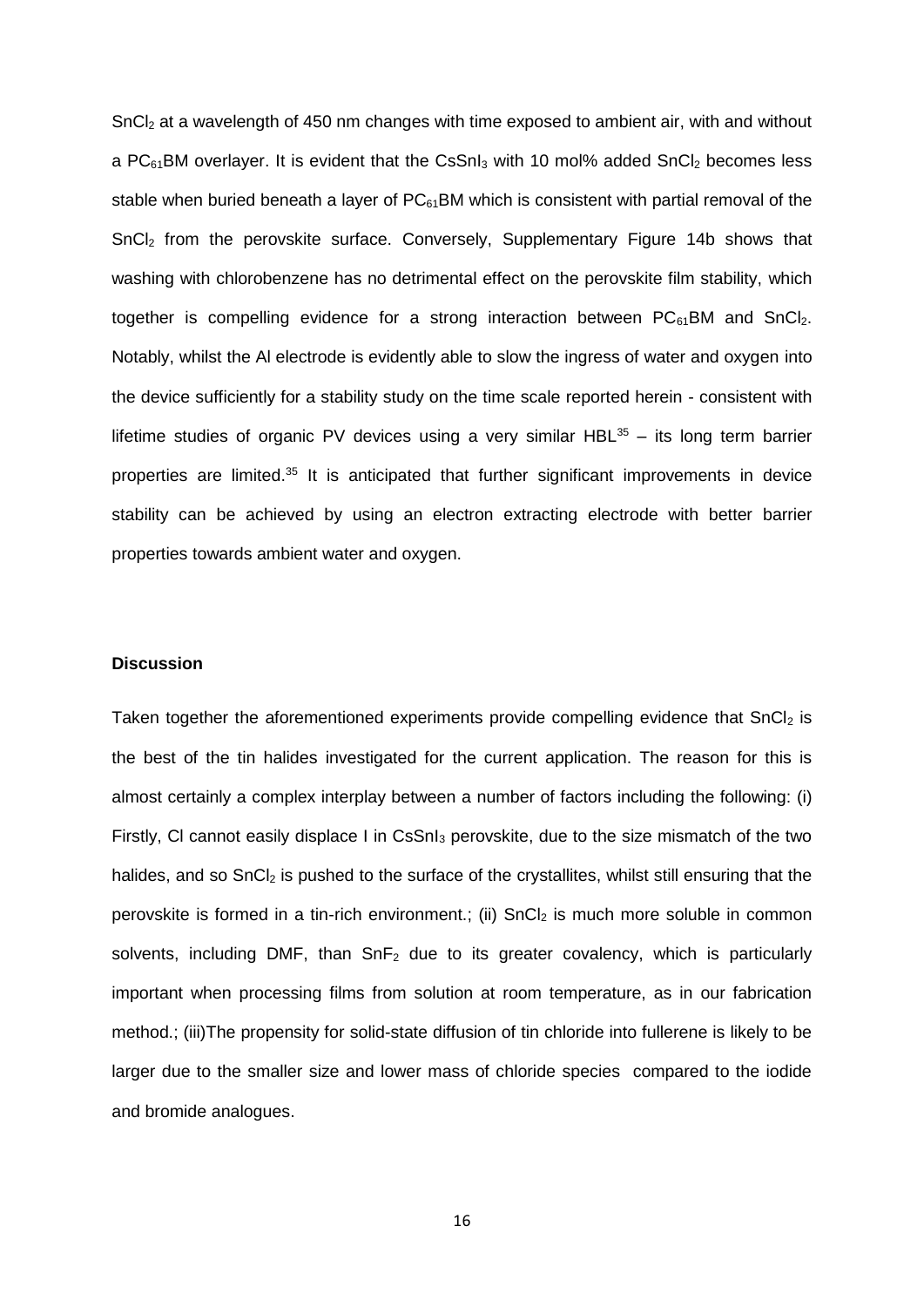In summary, a strategy for fabricating CsSnI<sub>3</sub> based photovoltaic devices with the highest fill factor reported for a tin PPV has been described, that simultaneously removes the requirement for an electron blocking layer at the hole-extracting electrode and the need for an additional processing step to minimise the density of pinholes in the perovskite film. We have shown that the improved performance and tolerance to pin-holes in the perovskite film stems from *n*-doping of the fullerene electron-transport layer by SnCl<sub>2</sub>, and that the stability of unencapsulated CsSnI<sub>3</sub> devices based on a simplified EBL free device architecture is improved by at least an order of magnitude as compared to lead based PPV with the same architecture when tested under continuous simulated solar illumination in ambient air at 50°C. Taken together, the findings reported herein justify an intensive research effort into tin perovskite PVs, focused on improving  $n$  to a level comparable to that of lead perovskite PVs.

## **Methods**

#### **Materials**

CsI (Sigma-Aldrich 99.9%), SnI<sub>2</sub> (Alfa Aesar, 99.999%), SnCI<sub>2</sub> (Sigma Aldrich, 99.99%), SnF<sup>2</sup> (Acros Organics, 99%), SnBr<sup>2</sup> (Alfa Aesar, 99.4%), Perovskite Precursor Ink (for nitrogen processing) (Ossila, 1:1:4 PbCl<sub>2</sub>:PbI<sub>2</sub>:CH<sub>3</sub>NH<sub>3</sub>I, 99.999%:99.999%:99%, 99.8% DMF), PC61BM (Solenne, 99.5%), bathocuproine (BCP) (Alfa Aesar, 98%), *N,N*dimethylformamide (DMF) (VWR, anhydrous, 99.8%), chlorobenzene (Sigma-Aldrich, anhydrous, 99.8%), acetone (Sigma-Aldrich, GPR, 99%), propan-2-ol (Sigma-Aldrich, HPLC, 99.8%), deionised H<sub>2</sub>O (purite dispenser,  $>10$  M $\Omega$ ). CsI and non-anhydrous solvents were stored in air. All other chemicals were stored in a nitrogen filled glove box  $\langle$ <5 ppm O<sub>2</sub> and  $<$ 1 ppm H<sub>2</sub>O).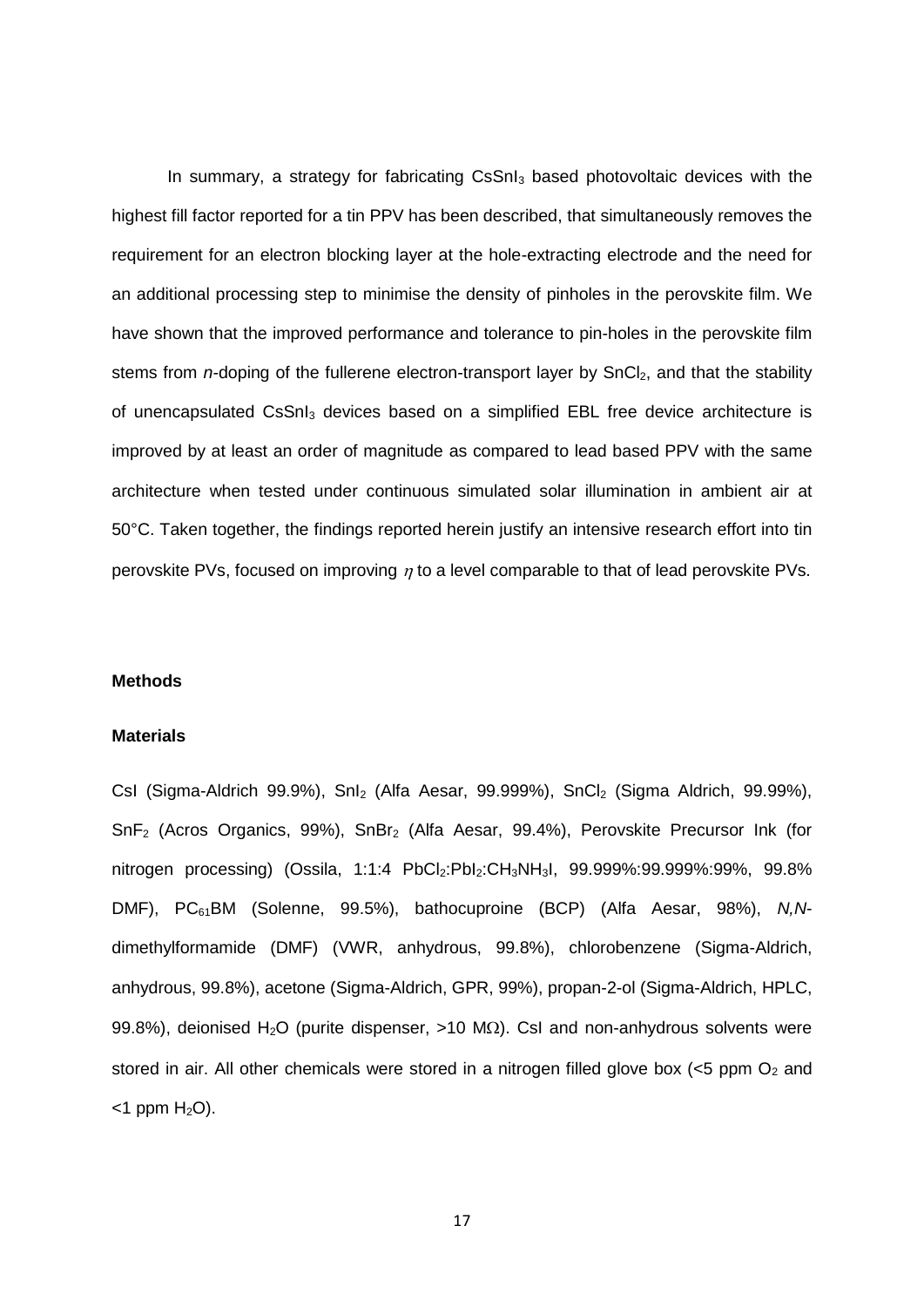## **B- CsSnI<sup>3</sup> films**

In a dry nitrogen filled glovebox CsI,  $SnI<sub>2</sub>$  and tin(II) halide were mixed together in 1:1:0.1 molar ratio. To this mixture *N,N*-dimethylformamide (DMF) was added to make an 8 wt.% solution (total mass of solids), which was stirred overnight before use. To deposit films, two drops of solution were cast onto a substrate spinning at 4000 rpm for 60 seconds. The  $B-y$ phase forms immediately upon solvent evaporation.

## **Device fabrication**

Indium tin oxide (ITO) coated glass slides (Thin Films Devices Inc.  $15 \pm 3$   $\Omega$ /sq.) were held in vertical slide holders and ultra-sonically agitated in an acetone bath, followed by a high purity water bath with a few drops of surfactant, followed by high purity deionized water only bath, and finally an isopropanol bath. After this, the slides were suspended in hot acetone vapour for 10 seconds before  $UV/O<sub>3</sub>$  treatment for 15 minutes.

Immediately after  $UV/O<sub>3</sub>$  treatment the slides were transferred into a dry nitrogen filled alovebox for CsSnI<sub>3</sub> film deposition, followed by deposition of a  $PC<sub>61</sub>BM$  film from 15 mg/ml chlorobenzene solution using a spin speed of 1500 rpm. The substrates were then loaded into a high vacuum thermal evaporator located in the same glovebox and 6 nm of bathocuproine (BCP) was deposited followed by 50 nm of Al at a pressure of  $1 \times 10^{-5}$  mbar (with substrate rotation). The Al electrode was deposited through a shadow mask to make six devices per slide, each with an area of 6 mm<sup>2</sup>.

# **Device Testing**

Device testing was performed in the same glove box as used for device fabrication or, as for the stability testing, using a solar simulator outside the glove box. Current density–voltage (*JV*) curves were measured using a Keithley 2400 source-meter under AM1.5G solar illumination at 100 mW/cm<sup>2</sup> (1 sun), scanned from  $-1$  V to +1 V at 0.1 V/s. Devices exhibited no significant hysteresis (Figure S6). External quantum efficiency (EQE) measurements

18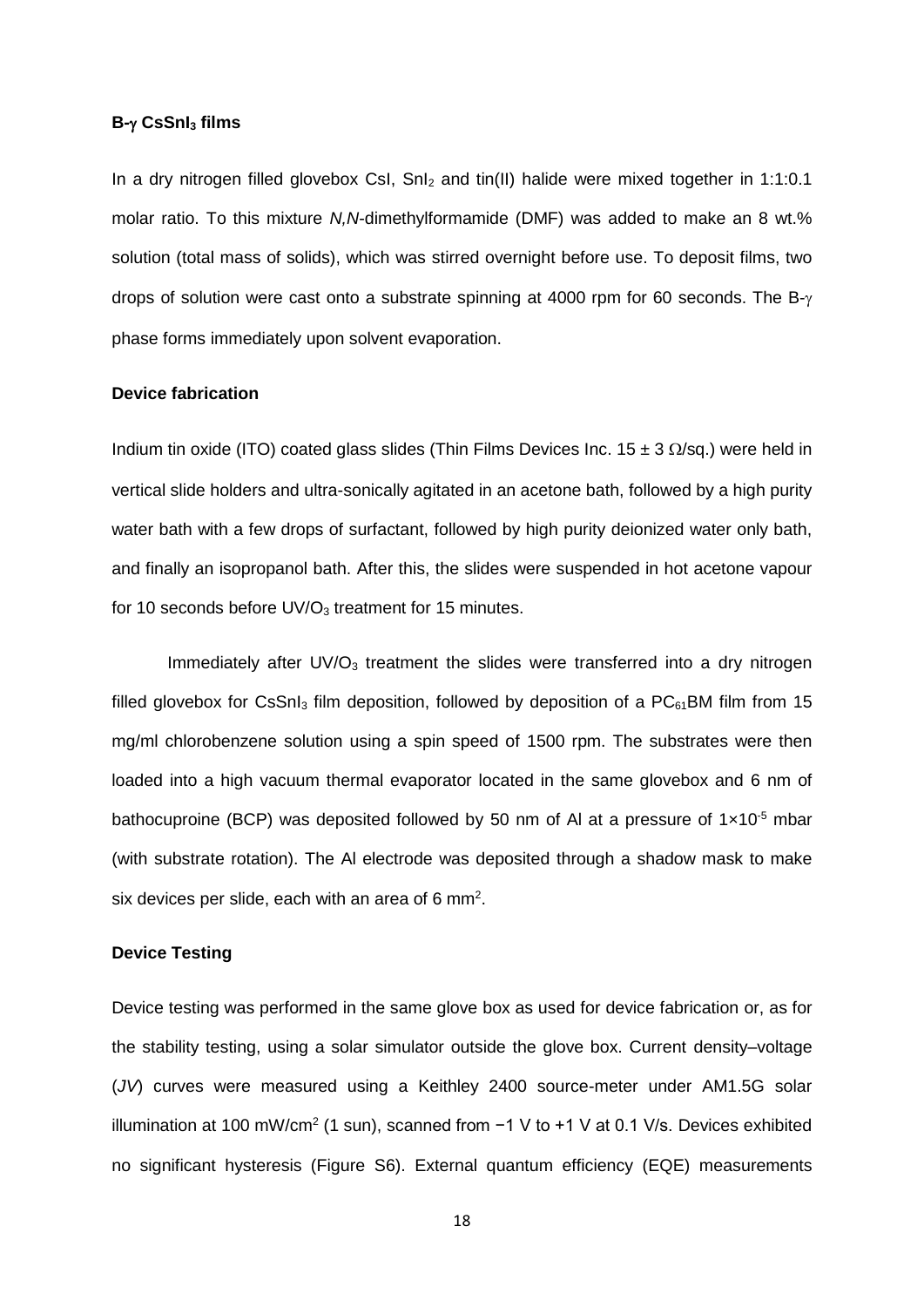were carried out using a Sciencetech SF150 xenon arc lamp and a PTI monochromator, with the monochromatic light intensity calibrated using a Si photodiode (Newport 818-UV). The incoming monochromatic light was chopped at 180 Hz. For signal measurement a Stanford Research Systems SR 830 lock-in amplifier was used.

## **X-ray Diffraction (XRD)**

XRD was performed on thin films of CsSnI $_3$  prepared from 16 wt.% (total solids) DMF solution deposited onto a substrate spinning at 4000 rpm for 60 seconds. A thicker film than used in the devices was used here to obtain sufficient signal for the time dependent studies. Scans were recorded under a flow of gas (dry nitrogen, dry air, humid nitrogen or ambient air) using a Cu K $\alpha_{1/2}$  source in  $\theta$ - $\theta$  mode on a Bruker D8 Advance powder diffractometer equipped with an Anton-Paar HTK900 gas chamber. Humid nitrogen was introduced by bubbling through water before the chamber. The measured XRD patterns were corrected for height offset (due to the thickness of the film) by calibrating the 2 $\theta$  scale with reference the expected peak positions for pure  $B-y$  CsSnI<sub>3</sub>. Simulated diffraction patterns were calculated using the program Mercury 3.1 using CIFs from the Inorganic Crystal Structure Database (ICSD).

# **X-ray / Ultraviolet Photoelectron Spectroscopy**

XPS was performed on film on gold coated glass substrates using a Kratos AXIS Ultra DLD. Samples were unavoidably exposed to air for approximately 1 minute during transfer from an air tight box to the vacuum chamber of the instrument. XPS measurements were carried out in a UHV system with a base pressure of  $5 \times 10^{-11}$  mbar. The sample was excited with X-rays from a mono-chromated Al K $\alpha$  source (hv = 1486.7 eV) with the photoelectrons being detected at a 90° take-off angle. The sputtering was carried out at room temperature using a Minibeam I ion gun (Kratos Analytical, UK). A beam of 4 keV Ar<sup>+</sup> ions were incident on a 3  $\times$ 3 mm area of the sample surface. Curve fitting was performed using the CasaXPS package, incorporating Voigt (mixed Gaussian-Lorentzian) line shapes and a Shirley background.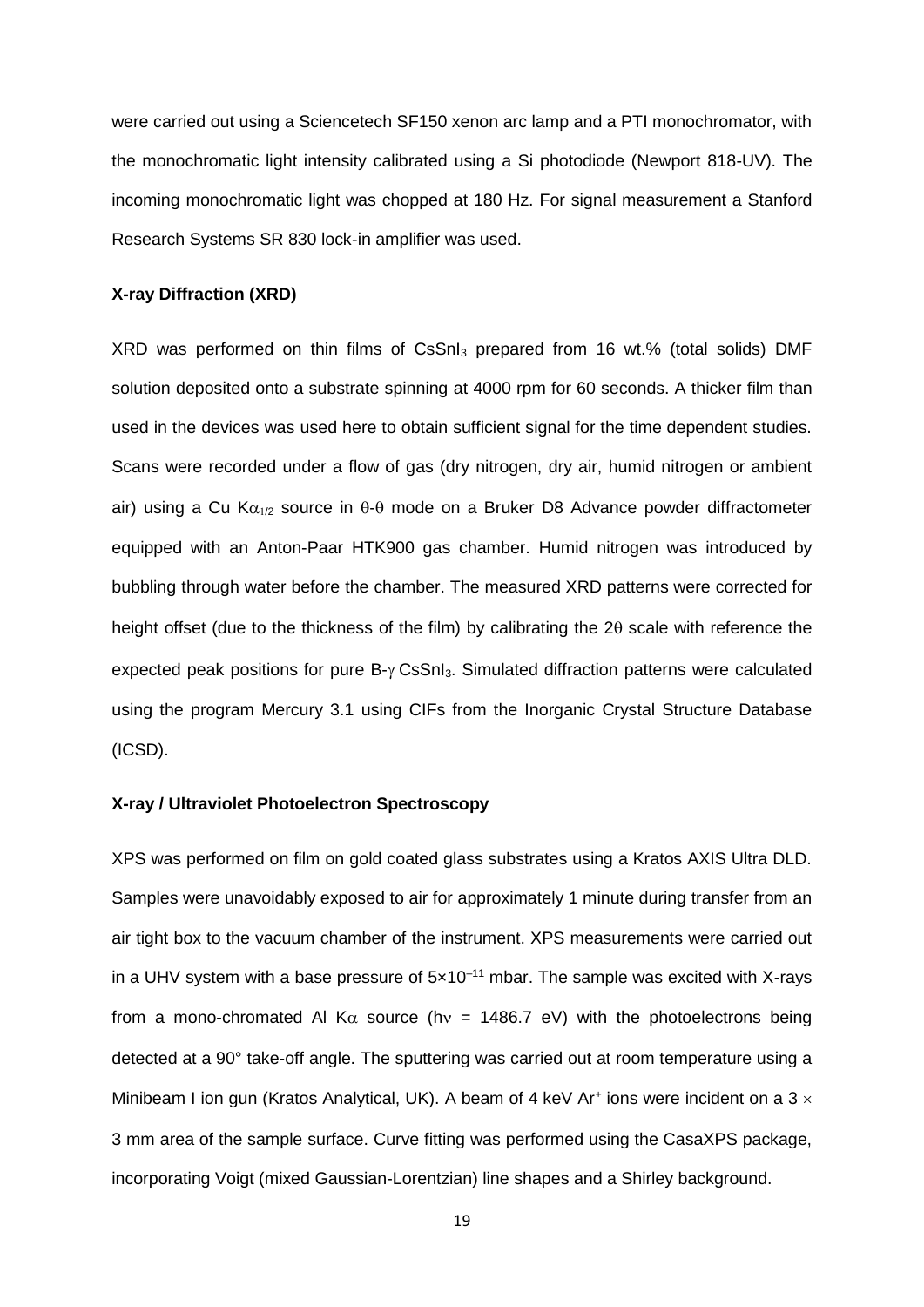UPS was performed in the same vacuum system as for XPS using a He 1  $\alpha$  source at 21.22 eV.

## **Electronic Absorption Spectroscopy**

UV/Vis/NIR spectra were measured for optically thin films of CsSnI<sub>3</sub> on glass or ITO substrates. Experiments from the same set were performed on the same day.

# **Contact potential measurement**

Work function measurements were performed using a Kelvin probe referenced to freshly cleaved highly oriented pyrolytic graphite in a nitrogen-filled glove box co-located with the spin coater and thermal evaporator.

## **References**

- 1. Kojima, A., Teshima, K., Shirai, Y. & Miyasaka, T. Organometal halide perovskites as visible-light sensitizers for photovoltaic cells. *J. Am. Chem. Soc.* **131,** 6050–6051 (2009).
- 2. NREL chart. Accessed 06/05/2016 (2016). Available at: http://www.nrel.gov/ncpv/images/efficiency\_chart.jpg.
- 3. Pyykkö, P. Relativistic effects in structural chemistry. *Chem. Rev.* **88,** 563–594 (1988).
- 4. Boix, P. P., Agarwala, S., Koh, T. M., Mathews, N. & Mhaisalkar, S. G. Perovskite Solar Cells: Beyond Methylammonium Lead Iodide. *J. Phys. Chem. Lett.* **6,** 898–907 (2015).
- 5. Noel, N. K. *et al.* Lead-Free Organic-Inorganic Tin Halide Perovskites for Photovoltaic Applications. *Energy Environ. Sci.* **7,** 3061–3068 (2014).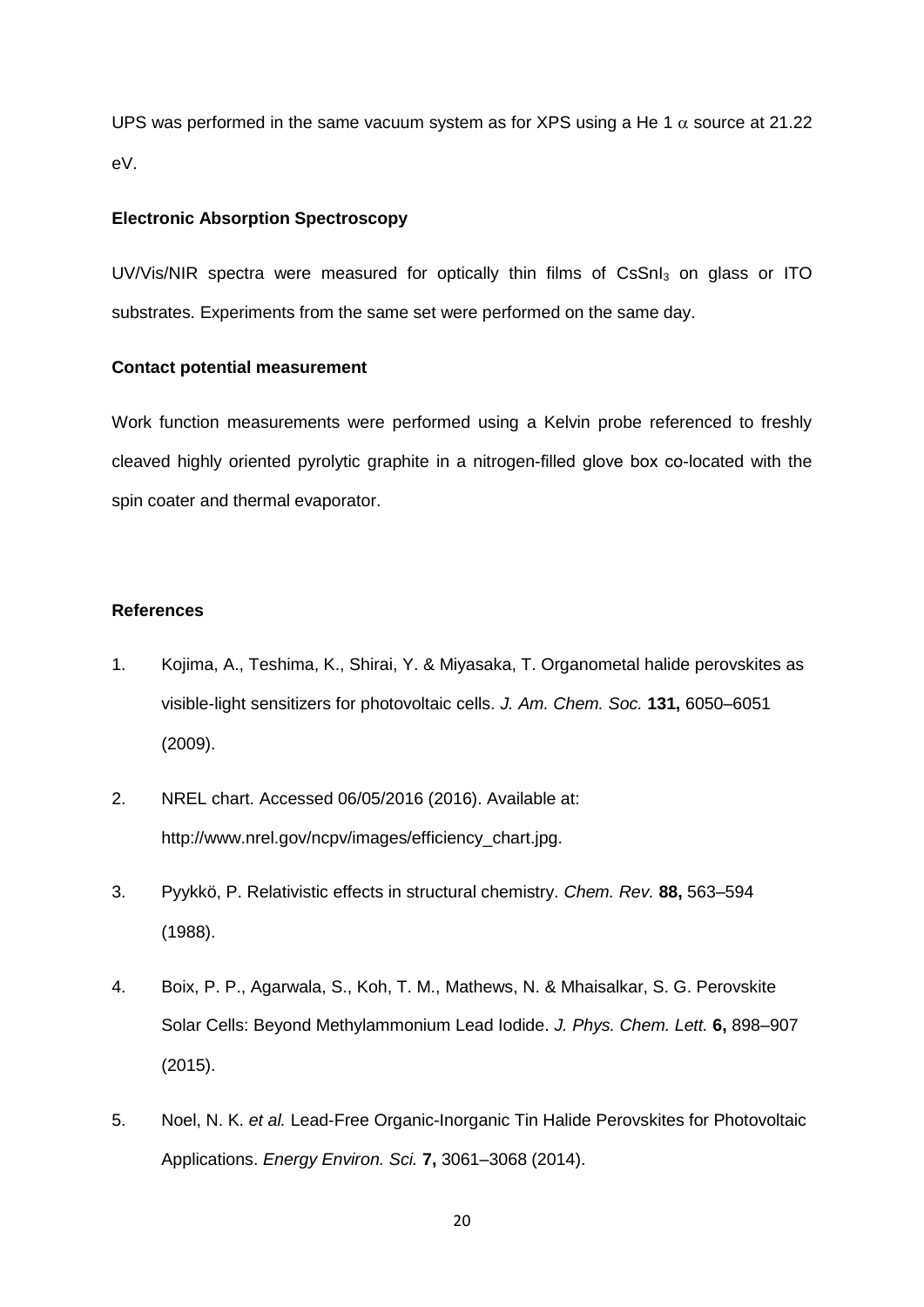- 6. Hao, F., Stoumpos, C. C., Cao, D. H., Chang, R. P. H. & Kanatzidis, M. G. Lead-free solid-state organic–inorganic halide perovskite solar cells. *Nat. Photonics* **8,** 489–494 (2014).
- 7. Xu, P., Chen, S., Xiang, H.-J., Gong, X.-G. & Wei, S.-H. Influence of Defects and Synthesis Conditions on the Photovoltaic Performance of Perovskite Semiconductor CsSnI3. *Chem. Mater.* **26,** 6068–6072 (2014).
- 8. Kumar, M. H. *et al.* Lead-Free Halide Perovskite Solar Cells with High Photocurrents Realized Through Vacancy Modulation. *Adv. Mater.* **26,** 7122–7127 (2014).
- 9. Yokoyama, T. *et al.* Overcoming Short-Circuit in Lead-Free CH<sub>3</sub>NH<sub>3</sub>SnI<sub>3</sub> Perovskite Solar Cells via Kinetically Controlled Gas–Solid Reaction Film Fabrication Process. *J. Phys. Chem. Lett.* **7,** 776–782 (2016).
- 10. Shockley, W. & Queisser, H. J. Detailed Balance Limit of Efficiency of p-n Junction Solar Cells. *J. Appl. Phys.* **32,** 510–519 (1961).
- 11. Chung, I. *et al.* CsSnI3: Semiconductor or metal? High electrical conductivity and strong near-infrared photoluminescence from a single material. High hole mobility and phase-transitions. *J. Am. Chem. Soc.* **134,** 8579–8587 (2012).
- 12. Huang, L. & Lambrecht, W. R. L. Electronic band structure, phonons, and exciton binding energies of halide perovskites CsSnCl3, CsSnBr3, and CsSnI3. *Phys. Rev. B* **88,** 165203 (2013).
- 13. Chen, Z. *et al.* Photoluminescence study of polycrystalline CsSnI<sup>3</sup> thin films: Determination of exciton binding energy. *J. Lumin.* **132,** 345–349 (2012).
- 14. Zhang, J. *et al.* Energy barrier at the N719-dye/CsSnI<sub>3</sub> interface for photogenerated holes in dye-sensitized solar cells. *Sci. Rep.* **4,** 6954 (2014).
- 15. Stoumpos, C. C., Malliakas, C. D. & Kanatzidis, M. G. Semiconducting tin and lead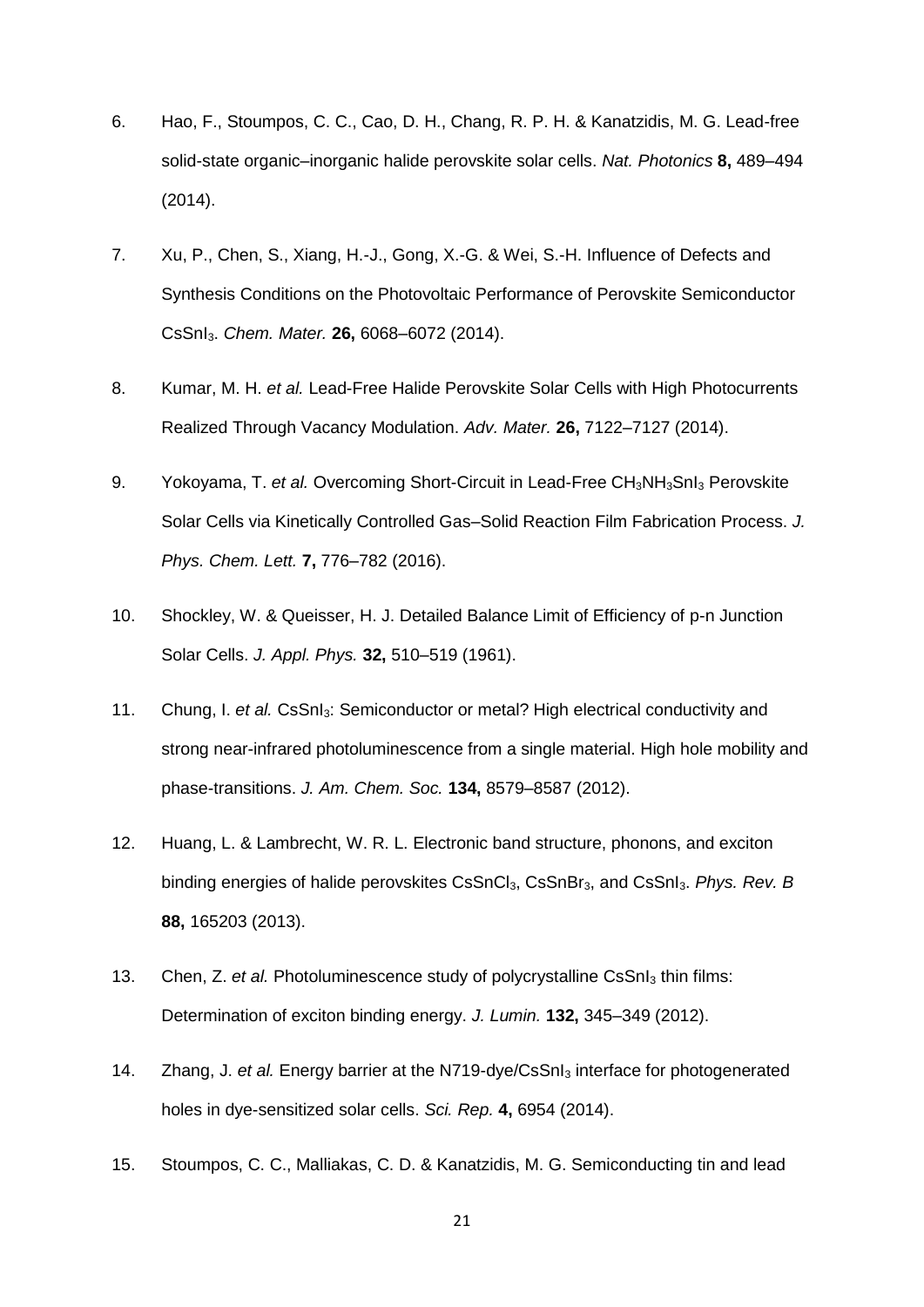iodide perovskites with organic cations: phase transitions, high mobilities, and nearinfrared photoluminescent properties. *Inorg. Chem.* **52,** 9019–9038 (2013).

- 16. Hao, F. *et al.* Solvent-Mediated Crystallization of CH<sub>3</sub>NH<sub>3</sub>SnI<sub>3</sub> Films for Heterojunction Depleted Perovskite Solar Cells. *J. Am. Chem. Soc.* **137,** 11445–11452 (2015).
- 17. Sabba, D. *et al.* Impact of Anionic Br- Substitution on Open Circuit Voltage in Lead Free Perovskite ( CsSnI3-xBr<sup>x</sup> ) Solar Cells . *J. Phys. Chem. C* **119,** 1763–1767 (2015).
- 18. Chen, Z., Wang, J. J., Ren, Y., Yu, C. & Shum, K. Schottky solar cells based on CsSnI<sup>3</sup> thin-films. *Appl. Phys. Lett.* **101,** 93901 (2012).
- 19. Marshall, K. P., Walton, R. I. & Hatton, R. A. Tin Perovskite / Fullerene Planar Layer Photovoltaics: Improving the Efficiency and Stability of Lead-Free Devices. *J. Mater. Chem. A* **3,** 11631–11640 (2015).
- 20. Koh, T. M. *et al.* Formamidinium tin-based perovskite with low E<sup>g</sup> for photovoltaic applications. *J. Mater. Chem. A* **3,** 14996–15000 (2015).
- 21. Zhang, M. *et al.* Low-temperature processed solar cells with formamidinium tin halide perovskite/fullerene heterojunctions. *Nano Res.* **9,** 1570–1577 (2016).
- 22. Werker, W. Die Kristallstruktur des Rb2SnI<sup>6</sup> und Cs2SnI6. *Recl. des Trav. Chim. des Pays-Bas* **58,** 257–258 (1939).
- 23. Lee, B. *et al.* Air-Stable Molecular Semiconducting Iodosalts for Solar Cell Applications: Cs2SnI<sup>6</sup> as a Hole Conductor. *J. Am. Chem. Soc.* **136,** 15379–15385 (2014).
- 24. Xiao, Z., Zhou, Y., Hosono, H. & Kamiya, T. Intrinsic defects in a photovoltaic perovskite variant Cs2SnI6. *Phys. Chem. Chem. Phys.* **17,** 18900–18903 (2015).
- 25. Peedikakkandy, L. & Bhargava, P. Composition Dependent Optical, Structural and Photoluminescence Characteristics of Cesium Tin Halide Perovskites. *RSC Adv.* **6,**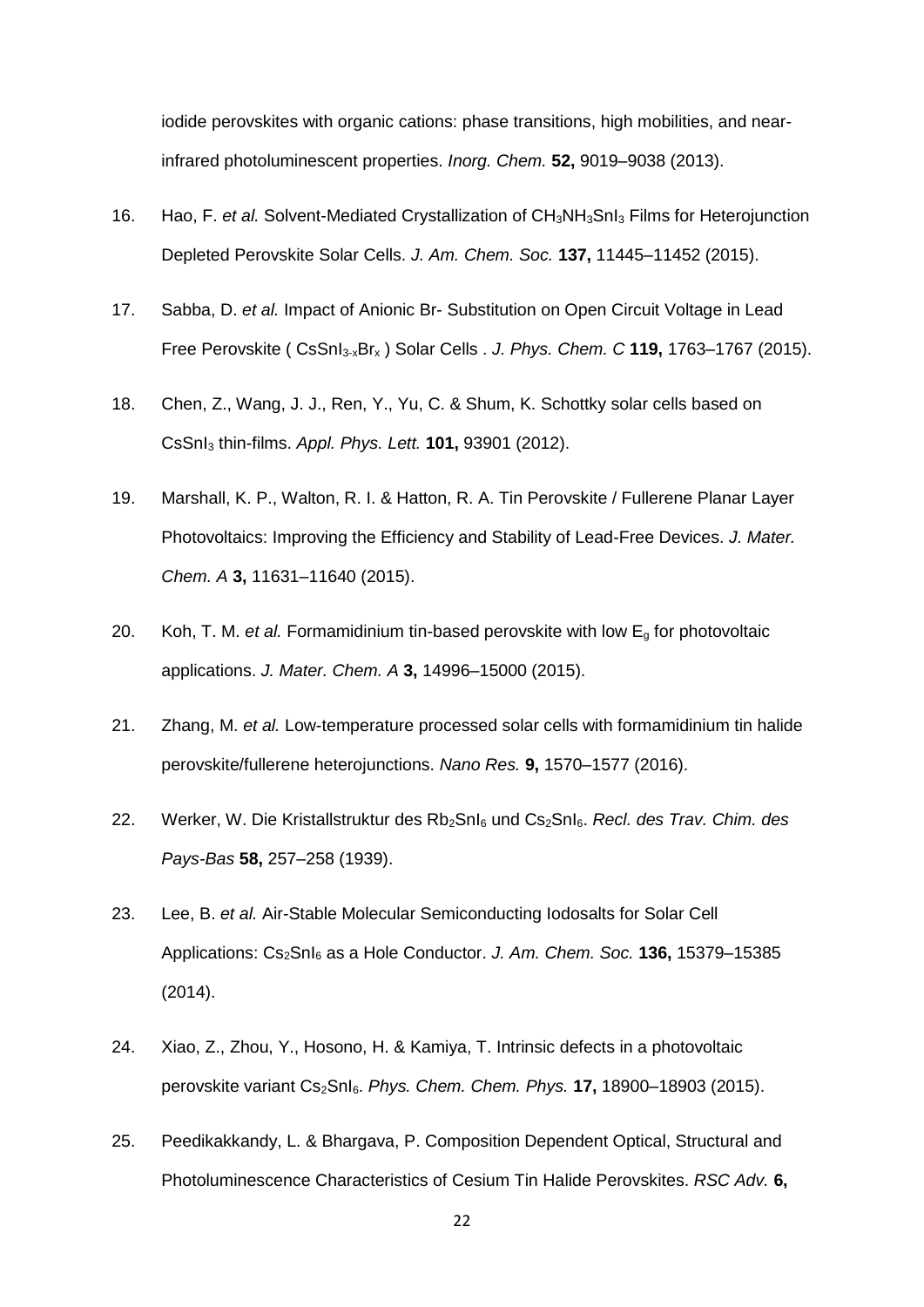19857–19860 (2016).

- 26. Shannon, R. D. Revised Effective ionic radii and systematic studies of interatomic distances in halides and chalcogenides. *Acta Crystallogr. Sect. A Found. Adv.* **A32,** 751–767 (1976).
- 27. Moses, P. R. *et al.* X-ray Photoelectron Spectroscopy of Alkylamine-Silanes. *Anal. Chem.* **50,** 576–585 (1978).
- 28. Alonzo, G. *et al.* Mössbauer, Far-Infrared, and XPS Investigations of SnCl2 and SnCl4 Introduced in Polyconjugated Monosubstituted Acetylene Matrices. *Appl. Spectrosc.* **49,** 237–240 (1995).
- 29. Zhang, Y. *et al.* Flexible, hole transporting layer-free and stable CH<sub>3</sub>NH<sub>3</sub>PbI<sub>3</sub>/ PC<sub>61</sub>BM planar heterojunction perovskite solar cells. *Org. Electron.* **30,** 281–288 (2016).
- 30. Chung, I., Lee, B., He, J., Chang, R. P. H. & Kanatzidis, M. G. All-solid-state dyesensitized solar cells with high efficiency. *Nature* **485,** 486–489 (2012).
- 31. Tyler, M. S., Nadeem, I. M. & Hatton, R. A. An electrode design rule for high performance top-illuminated organic photovoltaics. *Mater. Horiz.* **3,** 348–354 (2016).
- 32. Yan, Y. Perovskite solar cells: High voltage from ordered fullerenes. *Nat. Energy* **1,** 15007 (2016).
- 33. Shao, Y., Yuan, Y. & Huang, J. Correlation of energy disorder and open-circuit voltage in hybrid perovskite solar cells. *Nat. Energy* **1,** 15001 (2016).
- 34. Saparov, B. *et al.* Thin-film deposition and characterization of a Sn-deficient perovskite derivative Cs2SnI6. *Chem. Mater.* **28,** 2315–2322 (2016).
- 35. Glen, T. S. *et al.* Dependence on Material Choice of Degradation of Organic Solar Cells Following Exposure to Humid Air. *J. Polym. Sci. Part B Polym. Phys.* **54,** 216– 224 (2016).